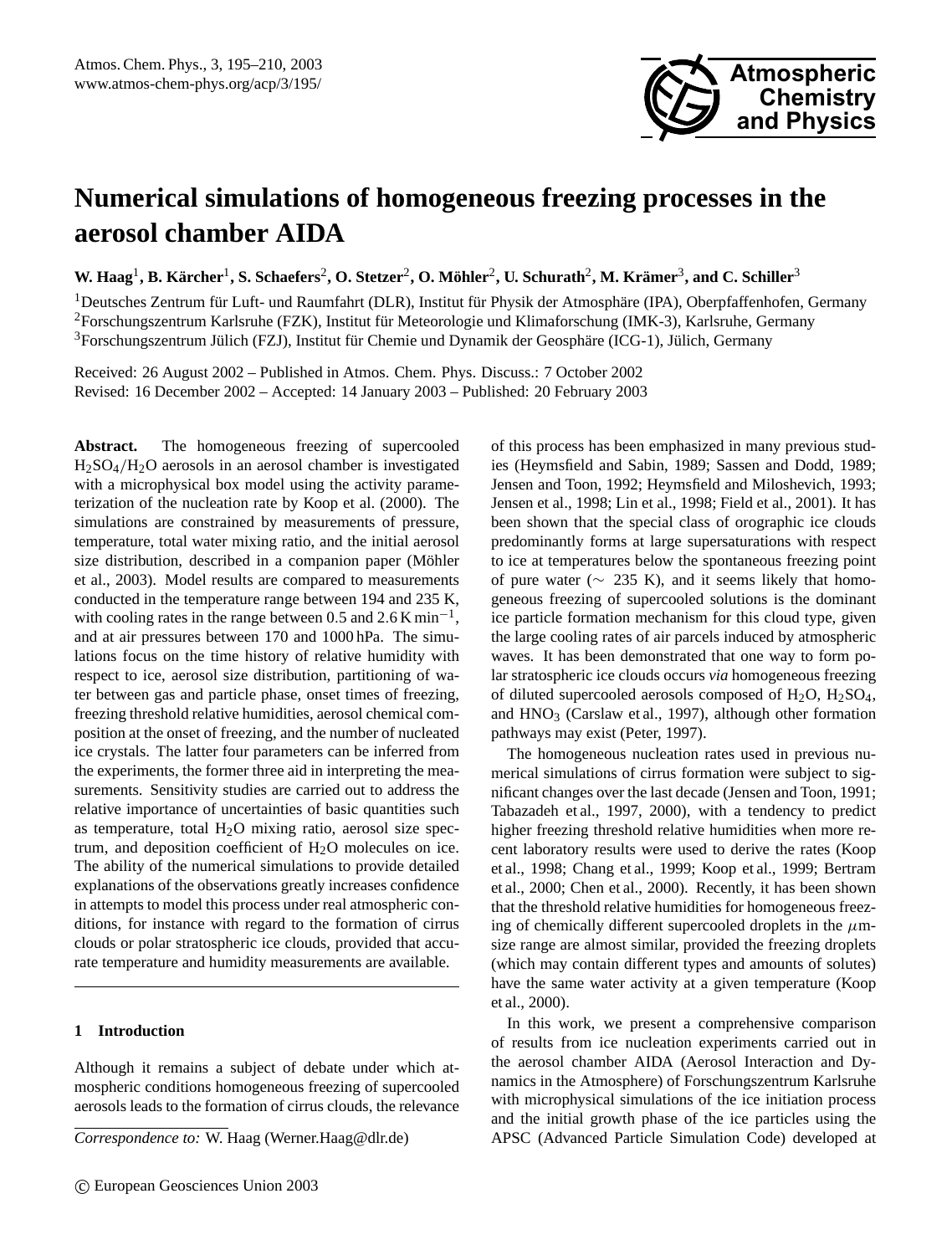

**Fig. 1.** Variation of pressure, gas and wall temperature, and total water inside the AIDA chamber during a typical freezing experiment. The time scale starts with the generation of binary  $H_2SO_4/H_2O$ aerosol. In the period from 220 min to 240 min the fast pressure drop leads to a rapid decrease of the gas temperature, a strong supersaturation with respect to ice, and the initiation of spontaneous freezing of the supercooled aerosols by homogeneous ice nucleation. The variation of total water indicates that  $H_2O$  interacts with the chamber walls.

Deutsches Zentrum für Luft- und Raumfahrt (DLR). The measurements are described in detail in a companion paper (Möhler et al., 2003), but we recall some features relevant to the comparison, for convenience. The simulations use the activity-based parameterization of the homogeneous nucleation rate developed by Koop et al. (2000).

Despite some effects introduced by the large but finite measuring volume, of which special care has to be taken in the model, the AIDA approach to simulate ice formation has a great advantage over airborne measurements: important quantities such as the total water mixing ratio and temperature are obtained with high precision in one volume of air where the phase transition actually takes place. This provides tight constraints for the numerical calculations.

In the field, it is very difficult to perform Lagrangian-type flights to be able to describe cloud formation in a similar manner, even in quasi-stationary wave clouds. Thus, in many cases, the resulting uncertainties in the computed relative humidities and other variables render definite conclusions about the nature of the underlying nucleation processes impossible. In other laboratory studies of ice formation, it is very difficult to prepare realistic polydisperse aerosols and dynamical environments, and many experiments have been carried out using constant temperatures and monodisperse, super  $\mu$ m-sized droplets. In the AIDA chamber, the number and size distributions of aerosol particles, relative humidities, temperatures, and pressures are typical for the upper troposphere and lower stratosphere; the cooling rates are typical for strong wave or convective activity. Thus these measurements very closely mimick real atmospheric conditions prevailing in cirrus or polar stratospheric ice clouds.

#### **2 Experiments**

Figure 1 depicts the overall evolution of the temperature T (black solid curve) and pressure  $p$  (red curve) in the chamber volume, the wall temperature (black dotted curve), and the total water volume mixing ratio  $q$  (blue curve) taken during a typical freezing experiment. The latter is measured in an ex-situ mode with the Lyman- $\alpha$  hygrometer of the Forschungszentrum Jülich (Fast In situ Stratospheric Hygrometer, FISH). For a more detailed description of the  $H<sub>2</sub>O$ measurements in the AIDA chamber, we refer to the companion paper (Möhler et al., 2003). The FISH instrument demonstrated its reliability to accurately measure low  $H<sub>2</sub>O$  concentrations (in the ppm-range) in numerous airborne campaigns (Zöger et al., 1999).

The freezing experiments in the AIDA chamber start at homogeneous temperature and relative humidity conditions. The initial relative humidity with respect to ice (RHI) is close to ice saturation, established by coating the chamber walls with water ice before each experiment. Before cooling, a slight offset of  $0.1 - 0.2$  K is observed in Fig. 1 between the mean temperature  $T$  of the gas in the chamber volume and the mean wall temperature (Möhler et al., 2003).

Sulfuric acid particles are added to the chamber at a constant pressure. They quickly equilibrate with the available water vapor, forming liquid  $H_2SO_4/H_2O$  solution droplets. In the first 3 hours,  $T$ ,  $p$ , and  $q$  remain relatively constant and the aerosol size distribution is slightly modified by Brownian coagulation and wall deposition processes. After 220 min the chamber is cooled by volume expansion *via* controlled pumping. Cooling is adiabatic only in the very first stage of the evacuation phase (Möhler et al., 2003). During this evacuation of the vessel,  $T$  drops several degrees below the wall temperature, which remains constant due to the very large heat capacity of the alumimium vessel walls; see Fig. 1. As will be discussed below, the expansion-cooling allows to achieve high supersaturations with respect to ice, sufficient to induce homogeneous freezing in the strongly supercooled  $H<sub>2</sub>SO<sub>4</sub>/H<sub>2</sub>O$  aerosol.

When the pumping is stopped at  $240 \text{ min}$ , T starts to rise driven by the heat flux from the (warmer) chamber walls until it becomes equal to the wall temperature, indicating that the chamber returns to a thermodynamic equilibrium, as depicted in Fig. 1. Refilling the chamber with dry synthetic air at 320 min leads to a transient warming of the gas. Under nearly constant pressure conditions after 400 min, the chamber equilibrates again.

The FISH measurements show an increase of the  $H<sub>2</sub>O$ mixing ratio  $q$  during the initial rapid cooling phase. This is a result of a net flux of water vapor from the ice-coated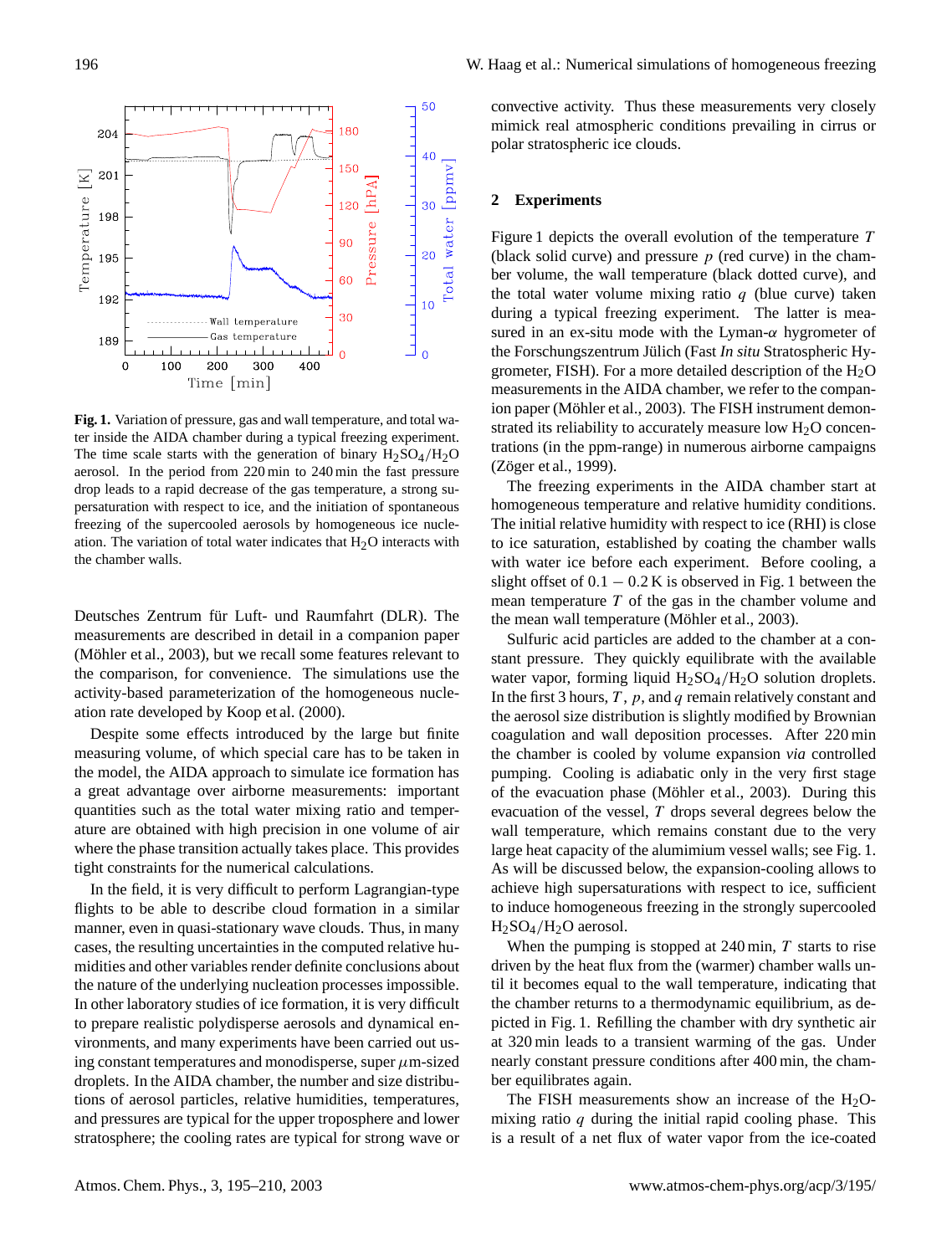chamber walls into the cooler gas. The molecular flux of  $H<sub>2</sub>O$  is associated with the heat flux discussed above. During the cooling phase, ice particles are formed from the aerosol, as discussed in Sects. 4 and 5.

The decrease of  $q$  after the cooling phase may be caused by sedimentation of large ice particles, by wall impaction, or by inefficient sampling by the FISH inlet (the diameter below which the particle sampling efficiency is near 100% is  $\sim$  7  $\mu$ m). It is currently not possible to estimate the relative importance of these processes in reducing  $q$  on the basis of the measurements. Using a simplified parameterization of the apparent loss of total water, we will return to this issue in more detail in Sect. 4.3.

## **3 Modeling**

We employ the DLR aerosol/cloud trajectory model APSC, with modules treating the microphysical processes involved in the AIDA experiments. Results of this model obtained during phase 1 of the Global Energy and Water Cycle Experiment (GEWEX) cirrus parcel model intercomparison project are discussed in Lin et al. (2002) and Kärcher and Lohmann (2002). A description of the model physics relevant to the present studies is given below.

We constrain the simulations by prescribing the initial aerosol size distribution and the measured temporal evolution of temperature, pressure and total water mixing ratio, similar to the case study depicted in Fig. 2. Recall that the expansion cooling becomes non-adiabatic shortly after the onset of pumping. The model solves the equations governing condensational growth of the liquid particles and depositional growth of ice particles by uptake of water vapor. The physical processes are treated kinetically over a moving center size structure (Jacobson, 1999). In the moving center size structure, size-bin edges are fixed, but the particles are allowed to grow or evaporate to their exact sizes. If the average volume of a particle in a bin grows larger than the high-edge volume of the bin, all particles in the bin are moved to a single bin bounding the new average volume. This scheme is almost free of numerical diffusion, because all particles are moved to the same size bin and are not partitioned amongst two or more size bins.

Aerosol and ice particles are treated as separate particle types. The aerosol and ice particle size distrubutions are discretized over 80 size bins with a constant bin-volume ratio of 1.6, starting at a minimum particle radius of 1 nm. The constant time step chosen is  $\Delta t = 0.1$  s, sufficiently small to yield accurate numerical solutions. The initial size distribution of the aerosol particles is lognormal, with dry  $H_2SO_4$ mass, mean mass radius, and geometric standard deviation  $\sigma$ as input parameters. As we are only interested in the growth of freshly nucleated, small (up to several  $\mu$ m) ice particles, the assumption of a spherical shape is reasonable.



Growth and evaporation of aerosols are treated using the analytical predictor of dissolution (APD) scheme introduced by Jacobson (1999). This scheme is non-interative, unconditionally stable, mass-conserving, and fully coupled to the gas phase. In the APD scheme, the size-resolved mass concentrations of all chemical components in the aerosol particles and their respective concentrations in the gas phase are tracked as a function of time. (In the current simulation, only  $H_2O$ is allowed to change.) A measure of the mass concentration is the mass fraction, that is the mass of a given species in a particle divided by the total particle mass. Note that the  $H<sub>2</sub>SO<sub>4</sub>$  mass fraction W in an aerosol particle depends on the particle size due to the Kelvin effect. The bulk phase vapor pressure of water is taken from Luo et al. (1995). The Kelvin term enhances this pressure significantly for particles with radii below about  $0.05 \mu$ m. Coagulation processes are switched off in the simulations, as they are too slow to affect the freezing process and the growth of the pristine ice particles. (This cooling and growth phase lasts only about 30 min.) We define a constant loss of liquid  $H_2SO_4/H_2O$ particles in the simulations, corresponding to the observed decrease of the total number concentration of aerosol particles at constant pressure conditions in the AIDA chamber due to particle sedimentation and diffusional losses to the chamber walls.

With regard to freezing, we use the homogeneous nucleation rates J measured and parameterized by Koop et al. (2000). In this formulation,  $J$  depends only on  $T$  and on the water activity  $a(W, T)$  of the aerosol particles, which, in turn, is size-dependent. The principal features of cirrus formation driven by adiabatic cooling based on these measurements have been discussed elsewhere (Kärcher, 2002; Lin

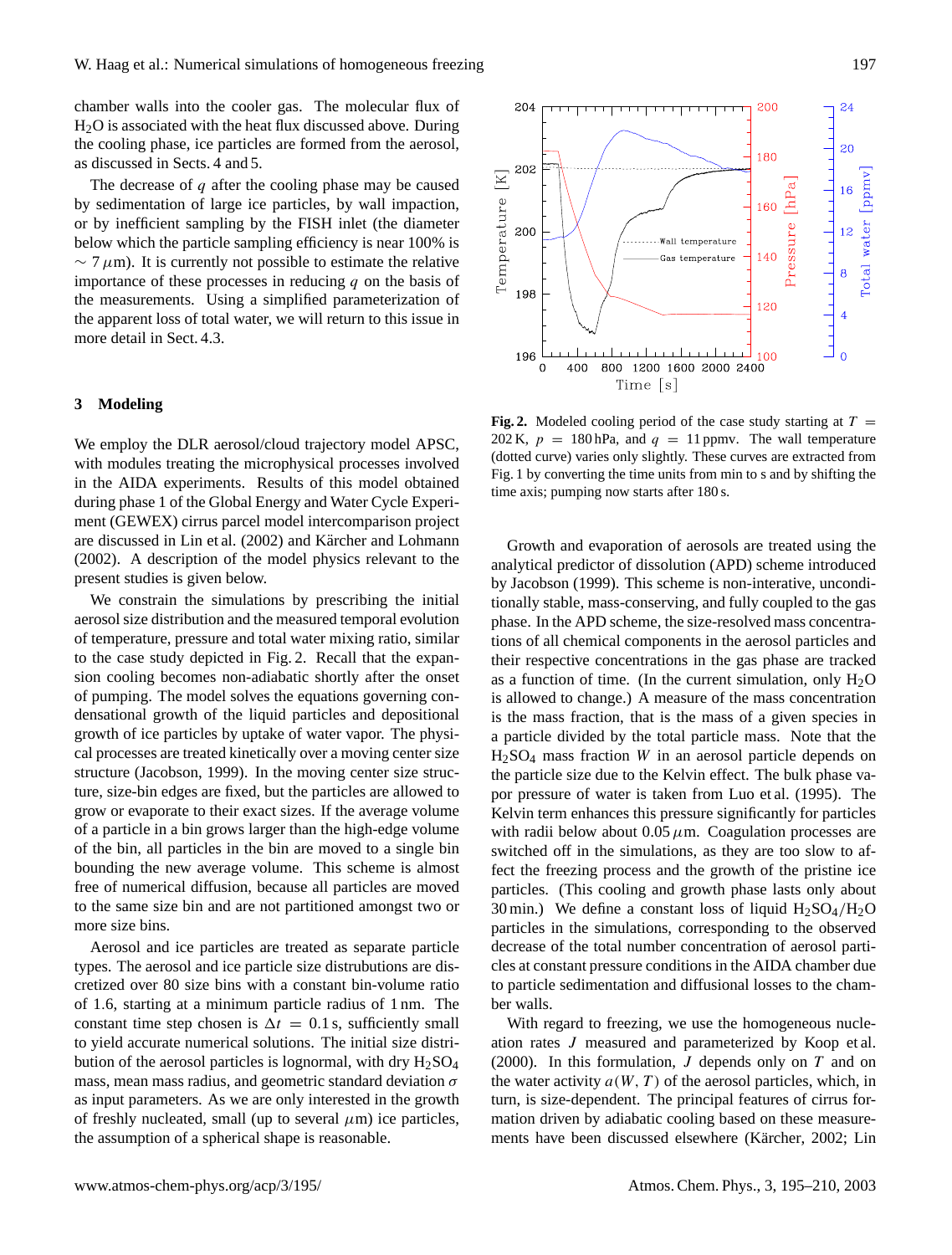et al., 2002). At each time step and in each size bin, we calculate the nucleation time scale  $t_{\text{nuc}} = 1/(VJ)$ , where V is the particle volume, and compare it with the time step  $\Delta t$ . The fraction of freezing aerosol particles in each time step is thus proportional to  $\exp(-\Delta t/t_{\text{nuc}})$ . This method allows partial freezing in each aerosol size bin and conserves the total mass of each chemical species.

Growth and evaporation of ice crystals are treated using the analytical predictor of condensation (APC) scheme introduced by Jacobson (1999). This scheme is similar to the APD scheme, but the vapor pressure here is only a function of temperature. For ice particle growth by  $H_2O$  vapor deposition, we use a deposition coefficient of 0.5 as a baseline value, motivated by laboratory studies (Haynes et al., 1992).

We emphasize that it is of great importance to accurately simulate the relative humidity in the chamber volume in any study of freezing nucleation. As discussed with the help of Fig. 1, the total  $H_2O$  mixing ratio varies as a function of time due to interactions between the gas phase and the ice-coated walls. Independent measurements of the  $H_2O$  concentration in the gas phase are not available. The question arises how to consider these wall effects in the model.

We constrain our simulations with the measured total water mixing ratios, but calculate the time-dependent partitioning of H2O between the gas phase, the aerosol phase, and the ice phase explicitly. At each time step, we increase the model gaseous H2O mixing ratios corresponding to the increase of the FISH data during the cooling phase,

 $H_2O(\text{total})_{FISH} \uparrow \rightarrow H_2O(gas)_{APSC} \uparrow$ ,

and remove the model ice water corresponding to the decrease of the FISH data after freezing

 $H_2O(\text{total})_{\text{FISH}} \downarrow \rightarrow H_2O(\text{ice})_{\text{APSC}} \downarrow$ .

In this manner, both,  $H<sub>2</sub>O$  fluxes from the chamber walls (increasing q) and losses of ice water (decreasing q) are implicitly taken into account, reducing uncertainties in the simulated time history of relative humidity. Recall the reasons for the loss of ice water after the cooling phase: sedimentation of large crystals; particle losses caused by impaction on the chamber walls or on the mixing fan; undersampling of large crystals by the FISH instrument. At each time step, we decrease the modeled ice water content by subtracting the value  $q(t) - q(t + \Delta t) \geq 0$ , starting from the ice mass present in the largest bin of the ice crystal size distribution, until the modeled total water content becomes equal to the value indicated by the FISH instrument. Of course, this removal of ice mass in the model is not intended to be a realistic calculation of the above-mentioned ice water losses.

The degree to which remaining uncertainties caused by the precision and accuracy of the FISH and temperature measurements affect the simulation results are addressed in Sect. 6, along with other sensitivity studies. We note, however, that the decrease of  $q$  after the cooling phase is not rele-



**Fig. 3.** Wet initial aerosol volume size distributions for the case study shown in Fig. 2. The solid curves represent model fits to the AIDA measurement represented by the dashed curve. The green curve is used in the baseline simulations.

vant for our study, as the freezing process is terminated while q is still increasing.

# **4 Case study at 202 K**

We analyze in detail a cooling event starting at 202 K and an initial pressure of 180 hPa (experiment A3<sub>-1</sub> as noted in the companion paper); see Fig. 2. The total time of the simulation is 40 min, starting 180 s before the chamber cooling.

4.1 Initial aerosol size distribution

The dashed curve in Fig. 3 represents the initial aerosol volume distribution measured in the AIDA chamber with the help of a differential mobility analyser (Möhler et al., 2003). In the APSC simulation, we fit this distribution with a dry mean mass radius of  $0.16 \mu m$  and a geometric standard deviation of  $\sigma = 1.75$  and let the resulting aerosol equilibrate with the available water vapor (green curve). We use these aerosol parameters as baseline values in the model.

Freezing predominantly occurs in the large size portion of the aerosol spectrum, since the homogeneous nucleation probability increases with the liquid aerosol volume (Pruppacher and Klett, 1997). Unfortunately, there is only very limited experimental information about particle sizes greater than  $\sim 1 \mu$ m.

To investigate the influence of the initial aerosol size distribution on the number of nucleated ice particles, we have also run the model with a narrower size distribution ( $\sigma = 1.5$ , red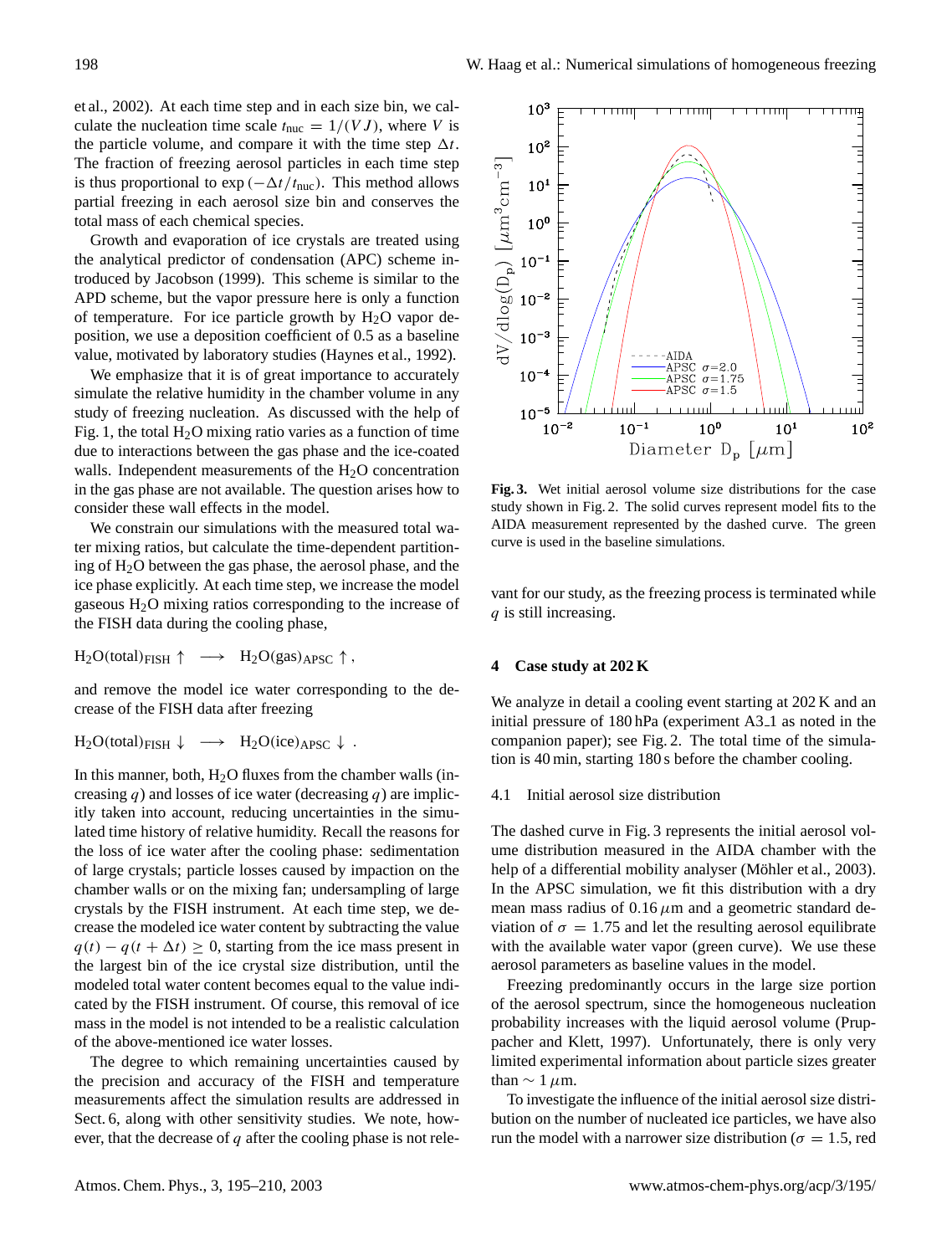curve), and a distribution with larger liquid particles ( $\sigma = 2$ , blue curve). The narrow size distribution is a good representation of measured total particle volume, whereas the broad distribution yields a better fit of the measured total number concentration of aerosol particles. The results of these sensitivity studies are presented in Sect. 6.

# 4.2 Relative humidity

The simulated time evolution of RHI is shown in Fig. 4. Initially, gaseous  $H_2O$  is in equilibrium with the ice-saturated chamber walls. However, our simulation starts with a RHI of only 90%. This offset is caused by a combination of the experimental uncertainties in measuring  $T$  and  $H_2O$  and wall temperature inhomogeneities that are not fully captured by the 4 independent measurements of the wall temperature from which the mean wall temperature is calculated (Möhler et al., 2003). (The mean gas temperature also results from 4 measurements at different locations in the chamber. In contrast to the wall measurements, however, rapid mixing in the chamber ensures that inhomogeneities of  $T$  in the AIDA volume remain relatively small.)

While the pressure drop in the chamber reduces the vapor pressure of  $H_2O$ , the ice saturation pressure drops more rapidly due to the decreasing gas temperature. Thus, cooling of the gas leads to a rapid increase of RHI. For the given conditions, the measurements by Koop et al. (2000) yield an approximate threshold value for homogeneous ice nucleation (RHI<sub>nuc</sub>) of ~ 160%. (More precisely, RHI<sub>nuc</sub> varies from 161% to 157% for freezing droplet radii in the range 0.1  $\mu$ m to 5  $\mu$ m and a freezing time scale of ~ 1 min.) When this threshold is exceeded at around 300 s, a fraction of the aerosol particles start undergoing the phase transition. The black and red circles mark the freezing onset conditions obtained with the APSC and measured in the AIDA, respectively, as discussed in more detail in Sect. 4.3. How far the RHI can exceed the critical value depends on the number of ice crystals formed, which in turn depends on  $T$ ,  $dT/dt$ , and aerosol freezing properties. We come back to this issue when discussing Fig. 11.

After the onset of freezing, rapid depositional growth of the nucleated ice crystals lowers the gas phase concentration of H2O and halts the rise of RHI due to ongoing cooling of the chamber air. (According to Fig. 2,  $T$  continues to fall until  $t = 600$  s.) Despite the low temperature and the high cooling rate, which both favor larger differences between the peak and the threshold values of RHI, the peak RHI of 165.5 % is only 3.5 % larger than  $RHI_{\text{nuc}}$ . When RHI starts falling below RHI<sub>nuc</sub>, no further ice particles are formed, but depositional growth of the existing ice particles continues. Exchange of  $H_2O$  with the aerosol particles does not affect the evolution of RHI significantly, as the water content in the aerosol particles remains small; see Sect. 4.5 and Fig. 10.

After about 600 s, when  $T$  begins to rise due to the heat flux from the chamber walls (recall Fig. 2), RHI comes close



**Fig. 4.** Modeled relative humidity with respect to ice. The horizontal line at 160% indicates the critical supersaturation for homogeneous ice nucleation at 198 K for particles with a diameter of  $\sim 0.4 \mu$ m and a freezing time scale of 1 min (Koop et al., 2000); the corresponding freezing temperature is defined in Fig. 6. The RHI reaches a peak value of 165.5%. The black (red) circle marks the freezing onset conditions derived from the model (depolarisation measurements), see Fig. 7.

to 100%. At this time,  $p$  is still falling, reducing the  $H_2O$ number density. On the other hand, the FISH data indicate that  $q$  rises due to a net molecular flux from the chamber walls. This  $H<sub>2</sub>O$  flux compensates the pressure-induced decrease of  $H_2O$  and re-establishes equilibrium between the moisture in the chamber and the ice-coated chamber walls at the lower pressure, as will be elucidated in Sect. 4.5.

We also ran the model assuming a constant total  $H_2O$  mixing ratio (not shown here), i.e. ignoring the observed increase in total water during cooling. These calculations show a continuous fall of RHI to values below 70% after 800 s, in sharp contrast to the measurements. This underlines the importance to constrain such types of simulations with accurate measurements of  $q$  and  $T$ , which are hard to obtain in airborne field campaigns.

On two occasions near 800 s and near 1400 s, RHI drops slightly below ice saturation (Fig. 4). These drops in RHI are correlated with a smaller pumping speed and therefore with an enhanced temperature increase (recall Fig. 2). The brief undersaturations force the ice particles to partially evaporate, which tends to establish equilibrium again. The explanation of this subtle detail in the evolution of a highly sensitive quantity such as RHI increases the confidence in the ability of our model to simulate the physics of the freezing and growth processes correctly.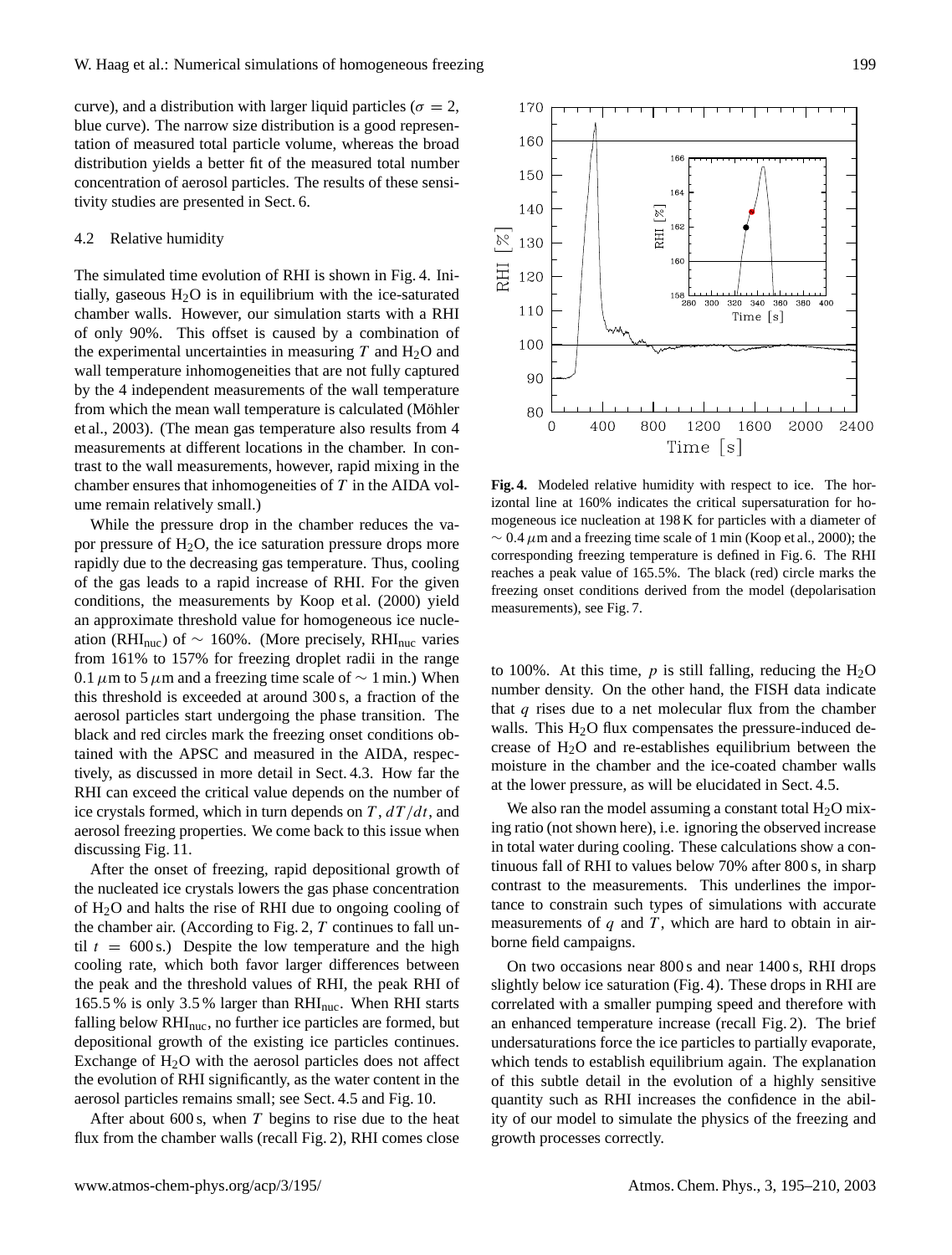

**Fig. 5.** Pressure and total number concentrations of particles in the chamber versus time. The dashed curve depicts the aerosol measurements (sum of concentrations of aerosol and ice particles in the diameter range 20 nm to  $3 \mu$ m). In the simulation (solid curve, aerosol particles only), freezing of a small fraction of the aerosol particles is indicated by the sharp decrease at 345 s. During the most of the time, the total particle number concentration closely follows the observed pressure drop (red curve).

## 4.3 Particle number concentrations

The simulation starts with a reservoir of  $1460 \text{ cm}^{-3} \text{ H}_2\text{SO}_4$ aerosol particles, which is close to the observed total number concentration in the AIDA chamber. The volume expansion *via* pumping causes the aerosol number concentration to decrease; see Fig. 5. Over most of the simulation period, the observed and simulated particle concentrations agree well and closely follow the pressure evolution. At constant pressure conditions before 200 s and after about 1400 s the total number concentration also slightly decreases. This is caused by the loss processes of  $H_2SO_4/H_2O$  aerosols in the AIDA chamber (recall Sect. 3).

An exceptional change occurs at 345 sec. At this point, the modeled aerosol number concentration exhibits a sharp decrease, indicating the transition of the liquid to the ice phase. Freezing occurs within only several tens of seconds, because the occurrence of this sharp decrease coincides with the peak of the RHI-curve as shown in Fig. 4. (We have used the fact that most of the ice crystals form in the peak region of the RHI curve in the analytical parameterization of cirrus formation (Kärcher and Lohmann, 2002).) The simulated aerosol concentration drops by about 90 particles per  $\text{cm}^3$ , which is equal to the number of ice particles formed; see Fig. 6. In the experimental data shown in Fig. 5, the drop of the particle concentration cannot be discerned, because the particle counter measures the sum of aerosol and ice particle concentrations (although at later times larger ice particles may not



**Fig. 6.** Modeled number density of ice particles versus time. Per definition, the onset of freezing is found at 330 sec, the time when the concentration of ice particles exceeds  $10^{-3}$  cm<sup>-3</sup> (not visible). The corresponding freezing temperature is  $T_{\text{nuc}} = 197.8 \text{ K}.$ 

have been detected due to the high-size cut-off of the particle counter and depending on the evaporation rate of the particles in the detection system).

In Fig. 6, we define the onset of freezing at 330 s. A maximum ice number density of 94 cm−<sup>3</sup> is reached within 20 s. Further nucleation of ice particles is prevented by the fall of RHI below the freezing threshold. The time scale  $\tau$  of the nucleation event at the freezing temperature of 198 K is inversely proportional to the cooling rate  $dT/dt$ , as given by Kärcher and Lohmann (2002):

$$
\tau[s] = \left(78.5 \, \frac{dT}{dt} [\text{K s}^{-1}]\right)^{-1}.
$$

Inserting the observed cooling rate  $dT/dt = 0.012$  K s<sup>-1</sup> at 198 K, we obtain  $\tau \sim 1$  s. We have checked that this compares well with the full width at half maximum of the sizeintegrated nucleation pulse  $J(t)$ , which is ∼ 3 s according to our simulation.

In Fig. 7, the simulated total ice number density is compared with the AIDA data (black curve) representing all ice particles with diameters exceeding  $1.5 \mu m$  (Möhler et al., 2003). Only particles  $> 1.5 \mu m$  are counted as ice particles in the optical particle counter measurements in order to avoid counting of large aerosol particles. In the model, the difference between the total ice particle concentrations and the concentrations of ice particles  $> 1.5 \mu$ m (not shown) is very small. We will return to this issue in Sect. 6.3.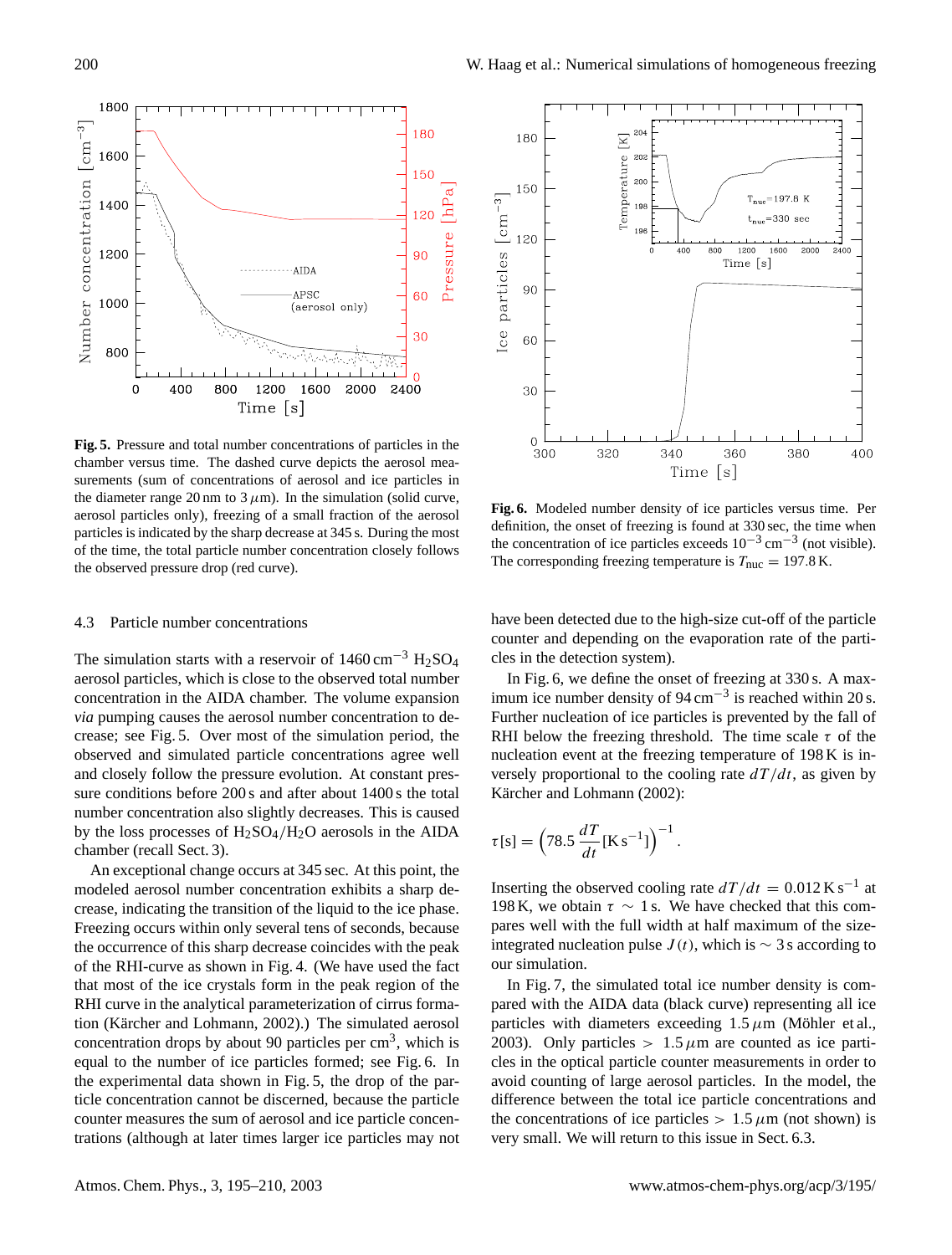

**Fig. 7.** Ice particle number densities versus time (modeled total number concentrations on the left panel, measured concentrations for particles with diameters  $> 1.5 \mu$ m on the right panel). The simulation shows two results with and without loss of ice water caused by sedimentation, wall impaction, or undersampling of large ice particles (solid and dashed curve, respectively). The simulated evolution of concentrations of ice particles with diameters  $> 1.5 \mu m$  (not shown) is almost identical to the curves shown. The vertical bar depicts the experimental uncertainty in measuring ice number densities with the optical particle counter. The red curve depicts the measured depolarisation signal detected with an Argon laser, ascribed to the formation and growth of ice particles. The freezing onset conditions from the APSC and the AIDA depolarisation signal are also shown as black and red circles in Fig. 4.

If we take into account the above-mentioned losses of ice water by empirically relating the simulated ice water content to the observed decrease of the total water mixing ratio (Sect. 3), the simulation shows a similar decrease of the ice particle number density as the measurements, compare the solid and dotted curves in Fig. 7 taken from the simulation.

Both, the onset of freezing and the total number density are very well captured by the simulation. The sharp rise in depolarisation of backscattered laser light (red curve) coincides nicely with the detection of particles by the optical particle counter, which is only sensitive to large (ice) particles.

The delayed increase of the ice particle concentration measured with the optical particle counter relative to the APSC result is not linked to the  $1.5 \mu$ m counting limit. It is rather caused by the partial evaporation of ice particles in the measuring device (Möhler et al., 2003). In the early stages of ice particle growth, the smallest particles detected by the instrument experience a heating and evaporate and shrink to diameters below 1.5  $\mu$ m, where they cannot be distinguished from large aerosol particles. As the ice particles in the chamber grow, this effect becomes less and less important and it is unlikely that the measurements underestimate the peak number density of ice crystals.

# 4.4 Aerosol size distributions and chemical composition

Figure 8 displays the changes in modeled size distributions at the time of particle freezing. We first discuss the ice particle spectrum in the bottom panel, given as the number density of ice particles in each bin. The first ice particles are seen at ∼ 330 s with a mean number diameter near 0.8  $\mu$ m. Up to 350 s, the mean size increases only slightly, but the concentration rises by a factor  $10<sup>4</sup>$ , indicating slow growth and rapid freezing. Thereafter, freezing is terminated and the ice particles grow to a mean diameter of 2.4  $\mu$ m at 380 s, a size range where growth is almost fully controlled by diffusion. As the radial growth rate in the diffusion regime is inversely proportional to the particle size, small particles grow faster than larger ones, creating a relatively narrow size spectrum of pristine ice particles. The separation into rapid freezing and subsequent relatively slower growth supports the interpretation of the measured depolarisation of the backscattered laser light at the time of nucleation, as detailed in Sect. 3.1 of the companion paper (Möhler et al., 2003).

As the aerosol size distribution in Fig. 8 (top panel) shows, no freezing of liquid sulfuric acid aerosol particles occurs for diameters larger than  $\sim$  4  $\mu$ m. At first glance, this seems surprising because the homogeneous freezing rate should in-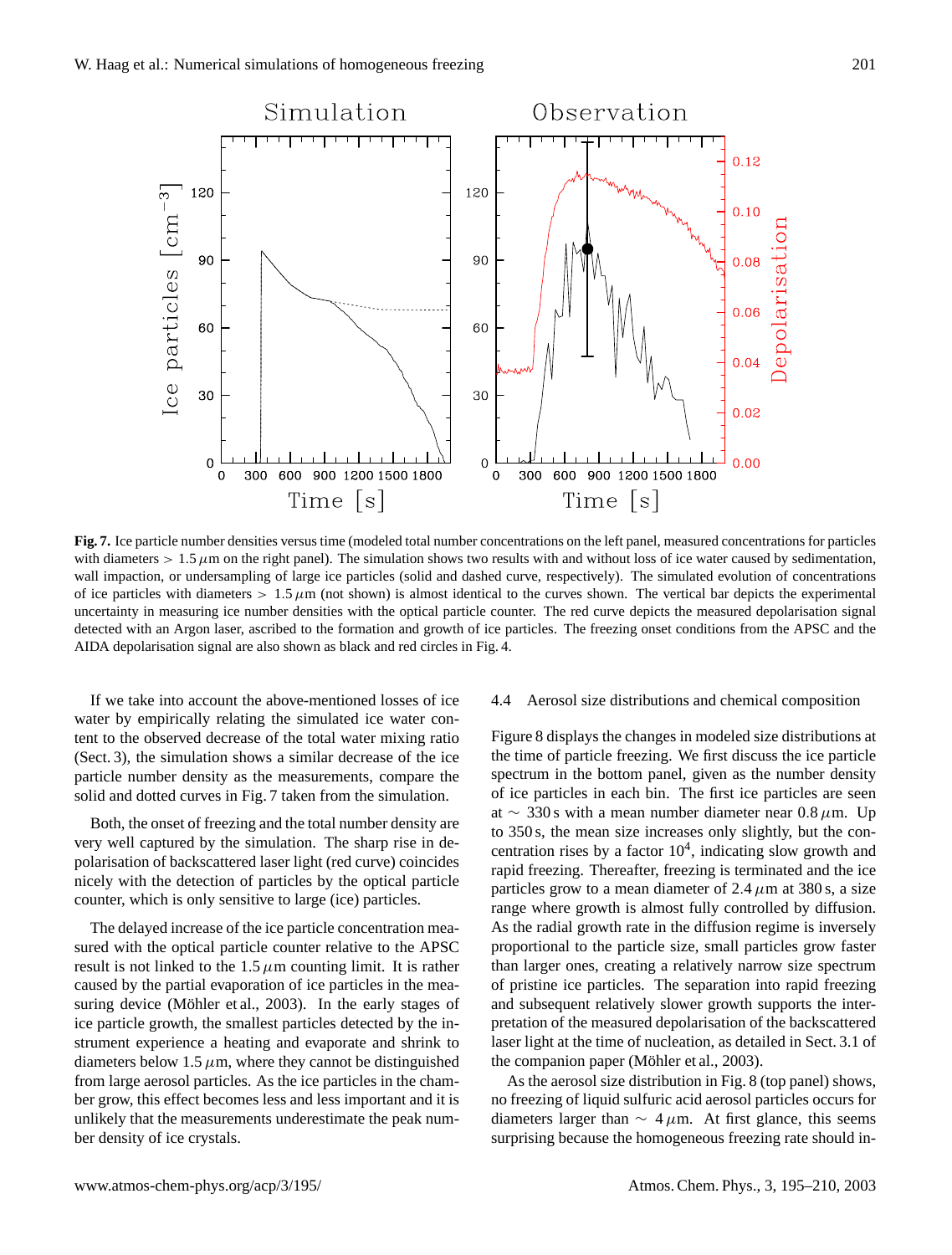

**Fig. 8.** Modeled aerosol number size distributions (top panel) and ice particles number size distributions (bottom panel) around the time of ice nucleation. The color coding displays the simulation time advancing in steps of 10 s. The dotted curve in the top panel is the initial aerosol size distribution.

crease with the particle volume. These largest aerosol particles remain liquid because transport of water vapor to them is limited by diffusion in the gas phase. During the rapid cooling in this experiment, the water activity in the larger particles lags behind the relative humidity. Hence, at the time when freezing of e.g.  $1 \mu m$  particles commences, the water content (or water activity) of larger (e.g.  $4 \mu m$ ) particles is too small and the solution droplets are too acidic to undergo freezing.

This finding is further supported by Fig. 9, showing  $H_2O$ mass fractions W as a function of time and particle size. The dotted curve displays the mass fraction distribution at the beginning of the simulation. As long as no freezing occurs, condensational growth driven by the increase of relative humidity dilutes the supercooled droplets. At 340 s, W peaks at 75% in  $1 \mu$ m-sized droplets. Note that very large droplets with diameters above 20  $\mu$ m stay at relatively low H<sub>2</sub>O mass fractions close to their initial value.

Aerosol particles below  $0.1 \mu m$  in diameter take up little H2O, too, due to the Kelvin growth barrier. In contrast to the large droplets, the small droplets always stay very close to equilibrium with  $H_2O$  in the gas phase, and react almost instantaneously to the changes of RHI. Because of the diffusion limitation, the larger aerosol particles evaporate water molecules more slowly when RHI starts to fall after 340 min, as indicated by the humps in the curves shown in Fig. 9 in the diameter range  $5 - 10 \,\mu$ m.

## 4.5 Partitioning of water

As detailed in Sect. 3, all simulations are constrained with measured total water mixing ratios, so that at each time, total water in the model equals its measurement value. Figure 10 shows the modeled partitioning of  $q$  into water vapor, liquid (aerosol) water content, and ice water content, which cannot be inferred from the measurements.

Initially, the major part of total water resides in the gas phase, with only little liquid water present in the aerosol. The aerosol water content increases owing to condensational growth of the supercooled droplets before freezing, thereafter it decreases. The zoom of aerosol water content inside Fig. 10 shows a steep decrease between 340 s and 350 s.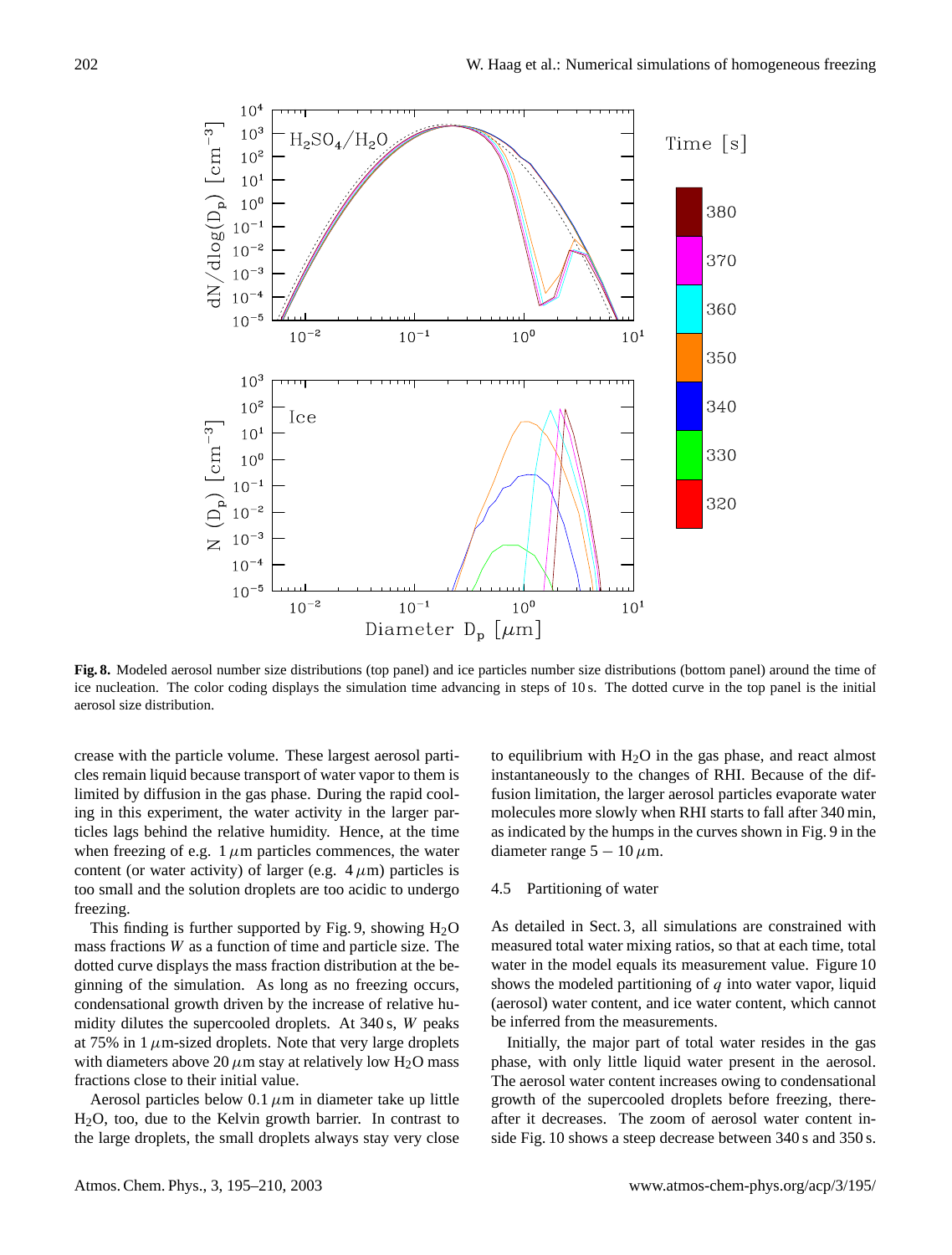

Fig. 9. Modeled size-resolved H<sub>2</sub>O mass fractions of the  $H<sub>2</sub>SO<sub>4</sub>/H<sub>2</sub>O$  droplets around the time of ice nucleation. The dotted line shows the initial aerosol water content before cooling.

This part of aerosol  $H<sub>2</sub>O$  is lost by the conversion of a fraction of the aerosol into ice particles (compare with Fig. 6). In contrast, the subsequent slower decrease is caused by the evaporation of  $H_2O$  molecules from the aerosol with falling RHI; this is the well known fact that ice particles grow at the expense of supercooled droplets if they coexist.

The gaseous  $H_2O$  reservoir is depleted by deposition onto ice particles after freezing between 300 s and 400 s. This loss of gaseous water on ice is partly compensated by the wall flux of  $H<sub>2</sub>O$  molecules into the gas, as the increasing total water mixing ratio reveals.

At around 800 s, a maximum ice water content of almost 11 ppmv is reached. On the other hand, we find a decrease of only ∼ 5 ppmv in the gas phase due to deposition on the ice particles. This implies that most of  $H<sub>2</sub>O$  molecules released from the chamber walls deposit very quickly onto the growing crystals. In fact, the time scale for depletion of the H<sub>2</sub>O number density is given by  $1/(4\pi Dr\beta(r)n) \approx 25$  s, evaluated with the diffusion coefficient  $D = 0.211 \text{ cm}^2 \text{ s}^{-1}$  $(1013.25 \,\text{hPa/p}) (T/273.15 \,\text{K})^{1.94} \simeq 0.9 \,\text{cm}^2 \,\text{s}^{-1}$ , an ice particle radius  $r = 1 \mu m$ , the factor  $\beta = 0.4$  controlling the transition between kinetic and diffusive growth regime, and the peak ice particle number density  $n = 94 \text{ cm}^{-3}$ . The transitional factor is given by  $1/\beta = 1 + 4\lambda/(3\alpha r)$ , where  $\lambda = 0.53 \,\mu \text{m}$  is the effective mean free path for diffusion of H2O molecules in air (at 200 K and 180 hPa). As noted before, the deposition coefficient  $\alpha$  is equal to 0.5 in the baseline simulations.

At 800 s and 1400 s, the RHI drops slightly below 100% (recall Fig. 4). This leads to a transient evaporation of the ice particles. In concert with the wall flux, this evaporation leads to an increase of gaseous  $H<sub>2</sub>O$  (Fig. 10) until the cooling phase is finished.

The dotted curves display the expected behavior of the system in the absence of losses of ice water. The losses (for which potential reasons have been mentioned in Sect. 3) become important after 900 s. While such effects cause the ice water content to decrease much faster than by evaporation alone, its impact on the gas phase concentration is very limited as can be seen in Fig. 10. In summary, it is important to note that the partitioning of water shown in Fig. 10 is primarily driven by the  $H_2O$  wall flux and the interaction with ice, both controlling the time history of the relative humidity.

# **5 Experiments in other temperature regions**

We present APSC results with supercooled  $H_2SO_4/H_2O$ droplets covering initial temperatures from 194 K to 235 K and cooling rates at the point of freezing in the range  $0.5 \text{ K min}^{-1}$  to 2.6 K min<sup>-1</sup>. To obtain parameters for lognormal aerosol size spectra at  $t = 0$ , we have used the measured total  $H_2SO_4$  masses and spectral width and varied the mean mass radii such that model and observed total aerosol number concentrations agreed, except for B4<sub>-1</sub> and C<sub>1-1</sub> (the experiment numbers as noted in Table 1), where  $\sigma = 1.8$  has been prescribed. In comparing APSC results with the AIDA data, we focus on total ice particle number densities, peak values of ice supersaturation and freezing threshold values  $(RHI<sub>nuc</sub>)$ , the times of the onset of freezing, and the  $H<sub>2</sub>SO<sub>4</sub>$ mass fractions (Wnuc) in the freezing particles. These values correspond the model output (besides other details of the H2O partitioning) left unconstrained by experimental data and provide a stringent test of our ability to accurately simulate homogeneous ice formation.

#### 5.1 Supersaturations

Figure 11 compares the modeled values of peak RHI (filled circles) and RHInuc (open circles) with the observed threshold values for homogeneous ice nucleation in the AIDA chamber (open squares). Shown as a dashed (dotted) curve is the threshold RHI as a function of  $T$  for which a particle with radius  $0.25 \mu m$  (1  $\mu$ m) freezes in one second (one minute), derived using the nucleation rate parameterization provided by Koop et al. (2000). Both curves approximately bracket the range of particle sizes and nucleation time scales in the AIDA. In the first case (dashed curve), the critical nucleation rate J and the difference  $\Delta a = a - a_i$  between the critical water activity and the activity at ice equilibrium take the value  $J = 1.5 \times 10^{13} \text{ cm}^{-3} \text{ s}^{-1}$  and  $\Delta a = 0.3204$ ; in the second case (dotted curve), we find  $J = 4 \times 10^9 \text{ cm}^{-3} \text{ s}^{-1}$ and  $\Delta a = 0.305$ .

Comparing the peak values with the freezing thresholds from the model, we observe that the difference between both is of the order of a few percent and tends to increase with decreasing temperature (cases A1 $-1$ , A3 $-1$ , A5 $-1$ ). When T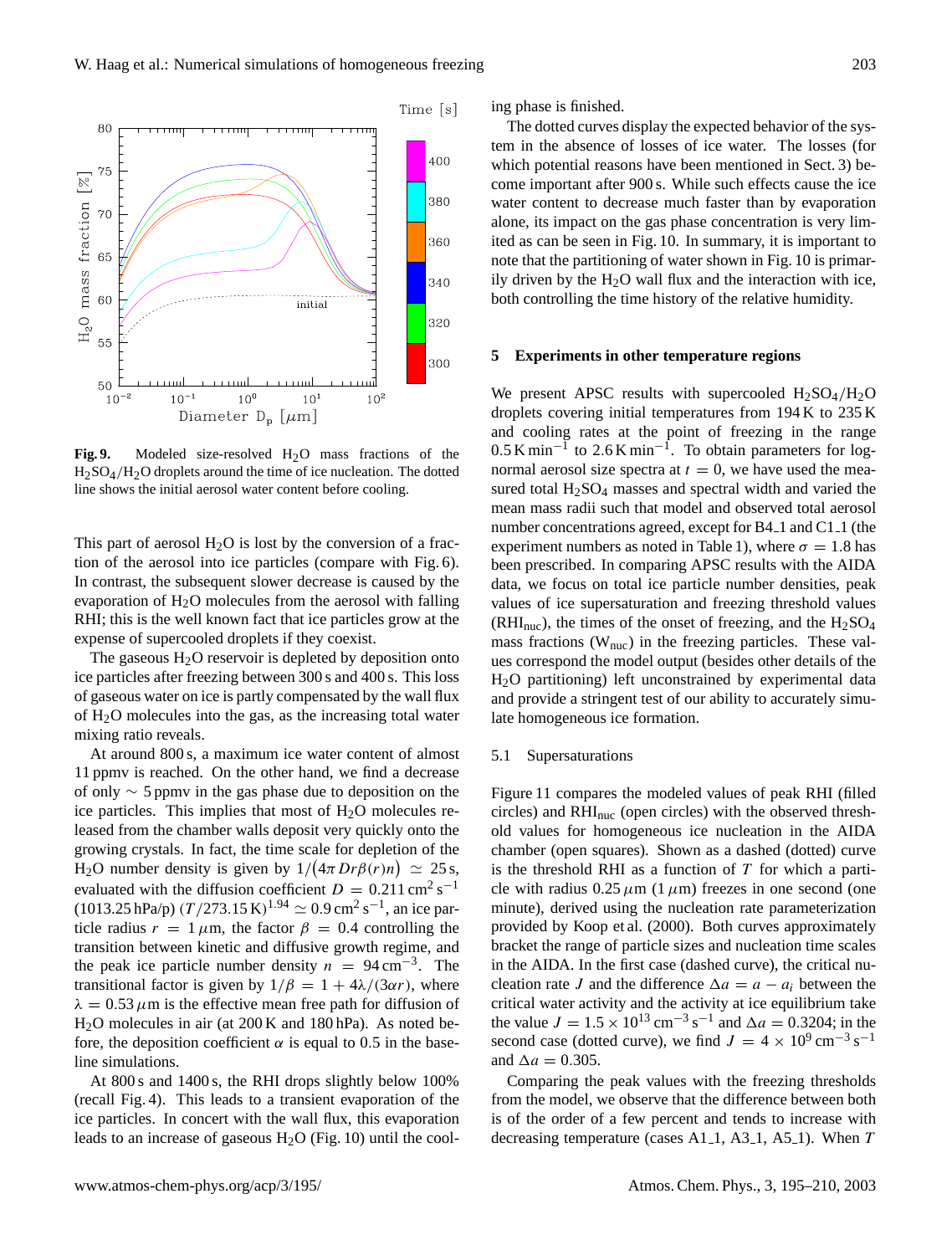

Fig. 10. Modeled partitioning of H<sub>2</sub>O. The total mixing ratio is constrained by the FISH measurements, while the gas phase, aerosol phase, and ice phase water mixing ratios are computed by the APSC model with (solid curves) or without (dotted curves) the effects of ice water losses after 900 s.

falls, ice particle growth rates become slow, allowing RHI to take larger peak values driven by the relatively strong cooling rates prevailing during these experiments. The difference is larger for the highest temperature considered (case C1\_1) because the cooling rate was much higher (by a factor  $3 - 4$ ) in this experiment, which compensates the pure temperature effect. These kinetic effects explain why the peak RHI values lie above the dashed and dotted curves that represent onset RHI values given by Koop et al. (2000) that have been derived assuming equilibrium between aerosol particles and water vapor and a freezing time scale of 1 min.

With falling  $T$ , we also observe an increasing tendency for the onset values to lie above the dashed and dotted curves. This is caused by the non-equilibrium aerosol compositions affecting the large aerosol particles (diameter  $> 2 \mu m$ ) as discussed in Sect. 4.4. Recall from Fig. 6 that in the model, the onset of ice formation was defined at the time when

the number of ice particles exceeded  $10^{-3}$  cm<sup>-3</sup>. (A similarly low threshold concentration likely determines the experimental onset of ice formation.) The largest particles with such low concentrations would freeze first if they were in equilibrium with the ambient water vapor, but they stay liquid because of their non-equilibrium composition. In contrast, smaller particles in the diameter range  $0.1 - 1 \mu$ m stay close to equilibrium and freeze first (see Figs. 8 and 9). The lower the temperature, the smaller are the first freezing particles and the higher are their freezing relative humidities because the nucleation rate per unit time is proportional to the particle volume. This causes the actual RHI<sub>nuc</sub> values to be higher than the corresponding (equilibrium) values evaluated with a constant (e.g.,  $0.5$  or  $2 \mu m$ ) particle diameter and delays the onset of freezing

In the atmosphere, kinetic and non-equilibrium effects may occur in cirrus clouds at cooling rates similar to those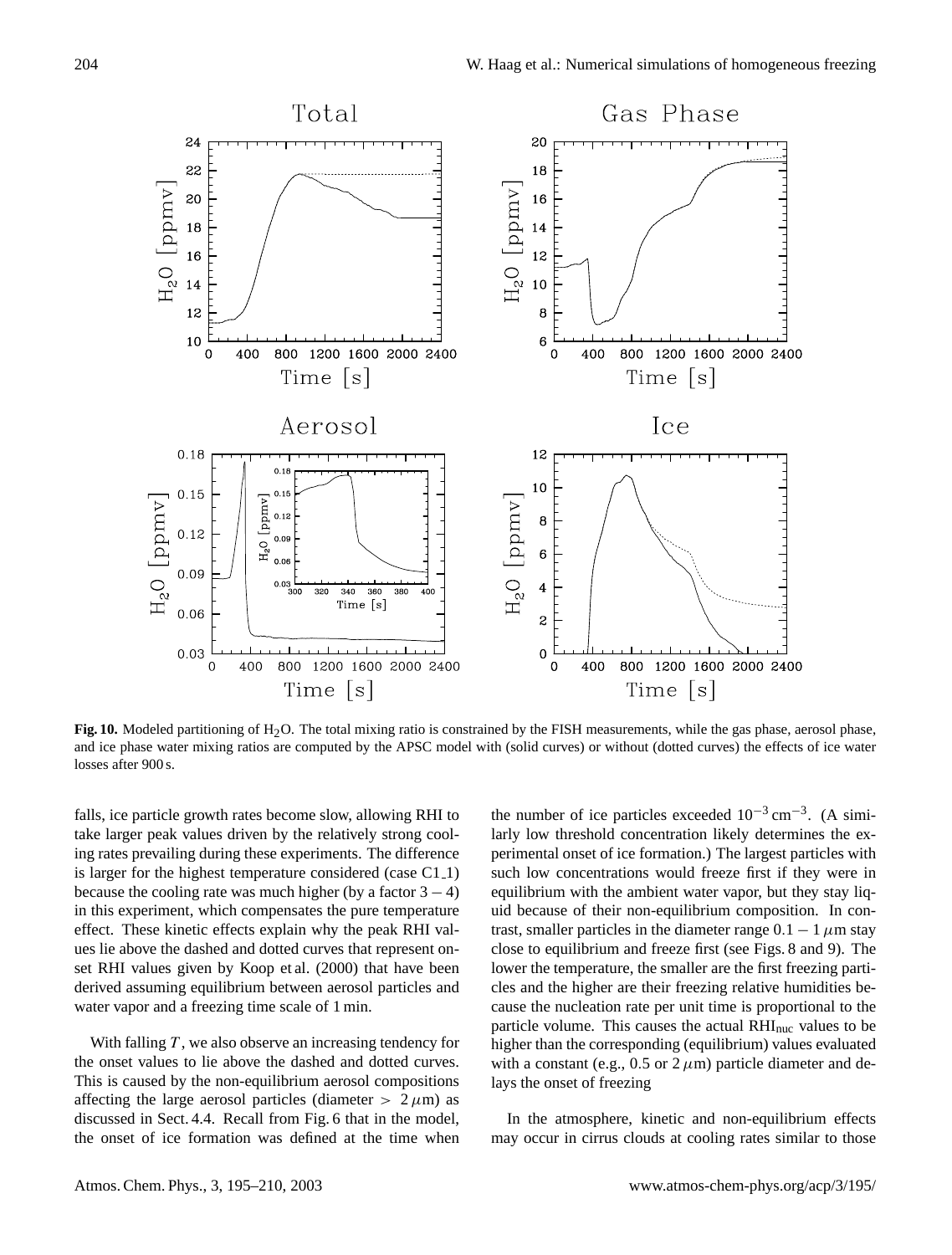measured in the AIDA chamber; this has also been found previously on the basis of field measurements (Heymsfield and Miloshevich, 1995).

The calculated onset RHIs are quite insensitive to changes of temperature or the total  $H_2O$  mixing ratios. Within the variations of  $T$  and  $H_2O$  shown in Figs. 12 and 13 (top panels), the onset RHI vary only by 0.3 %. The freezing onset times are more sensitive to changes of  $T$  and  $H_2O$  mixing ratio, as discussed in Sect. 5.2.

Apart from two cases A5<sub>-1</sub> and C1<sub>-1</sub>, the modeled and measured RHInuc values do not differ by more than 3%, which is well within the absolute experimental uncertainty of RHI of  $\pm$ 8 − 12 % (the uncertainty increases with decreasing temperature). In case A5<sub>-1</sub>, the difference between modeled and measured  $RHI_{\text{nuc}}$  may be explained by an additional systematic error caused by heterogeneous freezing artifacts of background particles which cannot totally be ruled for the very first experiments of series A (Möhler et al., 2003).

The discrepancy seen in the case  $C1_1$  is more difficult to explain. It may be caused by temperature fluctuations of small, turbulent air parcels (eddies) following an adiabatic temperature evolution for short periods of time. Therefore, the formation of ice may have occurred in such eddies at somewhat lower temperatures than the mean gas temperature measured with time resolution of about  $3 - 5$  s (Möhler et al., 2003). The onset RHI derived with a lower temperature would lead to a higher value, in better agreement with the model result. As a second explanation, the difference could be caused by the larger cooling rate. When the cooling rate is large, RHI<sub>nuc</sub> becomes sensitive to even small shifts in the freezing onset time.

The threshold RHInuc from the model lies very close to the (solid) water saturation line in experiment  $C1_1$ . The supercooled droplets become water activated due to the very rapid cooling at the warm temperature and undergo freezing as nearly pure water droplets. It seems that water activation did not occur during this experiment. Under the conditions of case C1<sub>-1</sub> (large cooling rate and warm temperature), the solution droplets take up great amounts of water and are strongly diluted. This is reflected by the relatively low acid mass fractions of 4.3%. (The APSC yields a value of 16.1% when read off at the time 72 s when the AIDA reports the freezing onset.) Hence, it is interesting to study slight changes of the  $H<sub>2</sub>O$  vapor pressure parameterization for the nearly pure water droplets, the accuracy of which may be of the order of a few percent or so. If we lower the saturation vapor pressure of water by only 2.5% when the relative humidity exceeds 95% in a sensitivity study, the modeled  $RHI<sub>nuc</sub>$  for case C1<sub>-1</sub> is 3.6% lower and also the peak RHI lies just below the water saturation line (see also the model results listed in brackets in Table 1).



Fig. 11. Modeled baseline values of peak RHI and RHI<sub>nuc</sub> (closed and open circles) and measured threshold values for homogeneous ice nucleation inside the AIDA chamber (squares). The solid line indicates RHI when liquid water is saturated. The dashed (dotted) line depicts RHI<sub>nuc</sub> for which a particle with diameter 0.5 (2)  $\mu$ m freezes homogeneously in  $\Delta t = 1$  s (1 min), bracketing the freezing conditions in the AIDA chamber; we have computed these curves by using the nucleation rate  $J$  from Koop et al. (2000) and solving  $J(a, T) V \Delta t = 1$  for the critical water activity a, or RHI<sub>nuc</sub>. Note that the freezing time scale ( $\sim 1$  min) for the laboratory experiments of Koop et al. (2000) lies within the above range. The absolute experimental uncertainty of RHI<sub>nuc</sub> increases from  $\pm 8\%$  at 230 K to  $\pm 12\%$  at 190 K (Möhler et al., 2003).

## 5.2 Onset of freezing

In the experiments, the onset time of freezing  $t_{\text{nuc}}$  is determined by a sharp increase of the depolarisation of backscattered light from an Argon laser beam (Möhler et al., 2003). In the simulations, the freezing onset is defined as the time when the calculated ice number density exceeds 10−<sup>3</sup> cm−<sup>3</sup> . Therefore, it is not straightforward to compare the modeled and measured freezing onset times. Nevertheless, as can be seen in Table 1, the model results represent the experimental data very well. The same holds for the freezing temperatures  $T_{\text{nuc}}$  (also listed in Table 1), which can also be inferred from Fig. 11.

The coldest case A1<sub>-1</sub> starting at 194.4 K seems to be an exception. Here,  $t_{\text{nuc}}$  determined in the AIDA is much larger than the modeled value, causing the discrepancy in terms of the cooling rate listed in Table 1. One explanation could be the uncertainty in measuring the total water mixing ratio, which can influence the model results (see Sect. 6.1). If we lower the FISH value by 7.5% (model results listed in brackets in Table 1), which is close to the experimental range of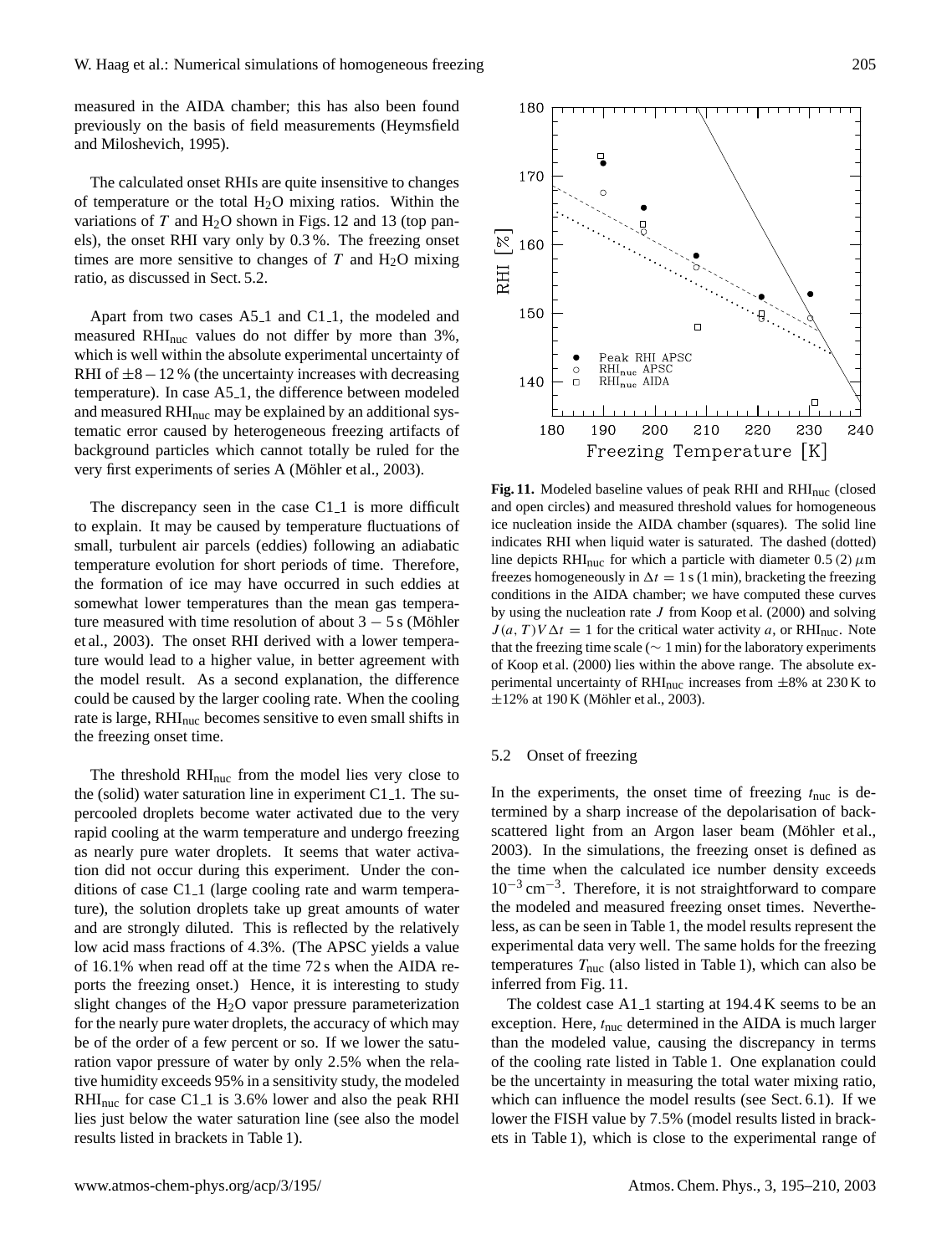**Table 1.** Simulated freezing experiments with initial temperature  $T_0$  and cooling rate  $(dT/dt)_{\text{nuc}} = \gamma$ . The cooling rates are determined at the times of the freezing onset. Assuming adiabatic cooling, these values would correspond to vertical velocities of the order 120 cm s<sup>-1</sup>, typical for convective updrafts or strong mesoscale (lee) waves. The AIDA experiment numbers shown in the first column are taken from Möhler et al. (2003). Further, modeled and measured onset times of freezing  $t_{\text{nuc}}$ , freezing temperatures  $T_{\text{nuc}}$ , and  $H_2SO_4$  mass fractions  $W_{\text{nuc}}$  at  $t_{\text{nuc}}$  are listed. The onset times noted here refer to the beginning of chamber pumping to compare with Table 2 from Möhler et al. (2003). The non-equilibrium acid mass fractions are calculated for particles with a diameter of  $1 \mu$ m, the observed values are derived from filter measurements assuming water equilibrium. The last two columns compare modeled and measured peak values of total ice particle number density n, including the experimental uncertainty of  $\pm 50\%$ . The APSC results for case A1.1 listed in brackets represent a model run with a total H<sub>2</sub>O mixing ratio lowered by a value of 7.5% (discussed in Sect. 5.2). The results listed in brackets for case C1<sub>-1</sub> show the effect of lowering the saturation vapor pressure of H2O above 95% relative humidity by 2.5% (discussed in Sect. 5.1)

| <b>AIDA</b> | $T_0[K]$ | <b>APSC</b>    | <b>AIDA</b>    | <b>APSC</b>   |                   | <b>AIDA</b>      |               |                    | <b>APSC</b>      | <b>AIDA</b>          |                       |
|-------------|----------|----------------|----------------|---------------|-------------------|------------------|---------------|--------------------|------------------|----------------------|-----------------------|
|             |          | γ              | $\gamma$       | $t_{\rm nuc}$ | $W_{\text{nuc}}$  | $T_{\text{nuc}}$ | $t_{\rm nuc}$ | $W_{\text{nuc}}$   | $T_{\text{nuc}}$ | $\boldsymbol{n}$     | $\boldsymbol{n}$      |
|             |          | $[K min^{-1}]$ | $[K min^{-1}]$ | [s]           | $\lceil\% \rceil$ | [K]              | [s]           | $\lceil \% \rceil$ | [K]              | $\mathrm{[cm^{-3}]}$ | $\mathrm{[cm^{-3}}$ ] |
| $A1-1$      | 194.4    | $-0.72$        | 0.09           | 190           | 27.0              | 189.9            | 270           | 22.2               | 189.4            | 90                   | no data               |
|             |          | $(-0.06)$      |                | (268)         | (27.1)            | (189.4)          |               |                    |                  | (41)                 |                       |
| $A3-1$      | 202.2    | $-0.78$        | $-0.57$        | 150           | 24.8              | 197.8            | 160           | 22.6               | 197.6            | 94                   | $108 \pm 54$          |
| $A5-1$      | 212.6    | $-0.9$         | $-0.88$        | 152           | 21.2              | 208.0            | 127           | 23.3               | 208.2            | 34                   | $42 \pm 21$           |
| $B4_1$      | 225.9    | $-0.48$        | $-0.43$        | 268           | 13.4              | 220.7            | 261           | 15.2               | 220.7            | 20                   | $8 \pm 4$             |
| $C1-1$      | 235.3    | $-2.58$        | $-2.75$        | 96            | 4.3               | 230.2            | 72            | 16.2               | 231.0            | 346                  | > 40                  |
|             |          | $(-2.58)$      |                | (91)          | (3.9)             | (230.4)          |               |                    |                  | (245)                |                       |

uncertainty, the modeled and measured freezing onset times for case A1<sub>-1</sub> agree very well again.

#### 5.3 Ice particle fractions

Table 1 also compares modeled and measured peak values of the number density  $n$  of ice particles. Except in the case A1<sub>-1</sub>, where no data are available, the agreement is excellent, demonstrating that the nucleation rate parameterization provided by Koop et al. (2000) can be safely employed to simulate homogeneous ice nucleation. In experiments A1<sub>-1</sub>, A3<sub>-1</sub>, and A5<sub>-1</sub>, the cooling rates increase slightly while the temperature increases by about 18 K, explaining the decrease of  $n$  in accord with theory (Kärcher and Lohmann, 2002).

## **6 Sensitivity analysis**

Measured total water mixing ratio, temperature, and initial aerosol size distribution are subject to experimental uncertainties. We focus our sensitivity study on the influence of a variation of these measurement quantities on the modeled total ice particle number density. We also show the sensitivity of our simulations to changes of the deposition coefficient.

## 6.1 Total water mixing ratio

The total  $H_2O$  mixing ratio displayed in Fig. 2 has an accuracy of  $\pm 6\%$ . To conservatively evaluate how strong this experimental uncertainty can influence the baseline model run discussed in Sect. 4, we have performed a series of simu-



**Fig. 12.** Variation of the modeled ice number density caused by imposed shifts of the FISH data by  $\pm 10\%$ . The red line indicates the baseline model run discussed in Sect. 4.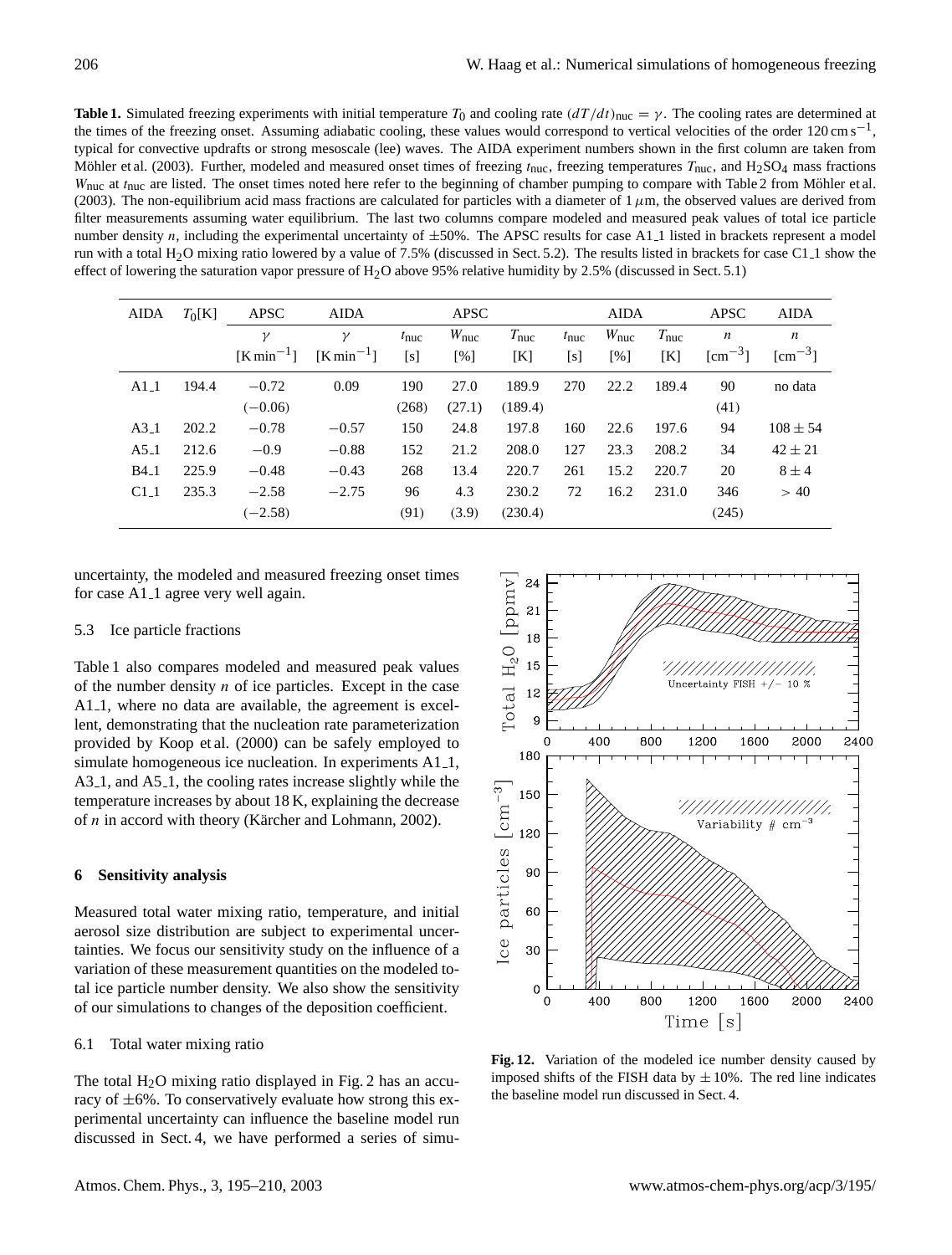

**Fig. 13.** Variation of the modeled ice number density caused by imposed shifts of the temperature data by  $\pm$  0.3 K (top panel) and by a shift of the time axis by  $-10$  s (bottom panel). The red curve indicates the baseline model run discussed in Sect. 4; the blue curve representing the shifted profile is not visible on the extended scale in the top panel.

lations with values 10% higher and lower than the original data, holding all other input parameters constant.

The imposed shifts of the total  $H_2O$  mixing ratio by  $\pm 10\%$ (top panel of Fig. 12) lead to a variability of the total ice number density of ∼ ±80% (bottom panel), slightly more than the experimental uncertainty of the measurement data (recall the vertical bar in Fig. 7). In the absence of ice particles before the freezing process, higher or lower values of the total water mixing ratio directly increase or decrease the gaseous H2O in the simulations. Hence, the threshold value of RHI for homogeneous ice nucleation  $(RHI<sub>nuc</sub>)$  is reached earlier or later, as the different freezing onsets in Fig. 12 indicate.

We cannot argue that a higher (lower) total  $H<sub>2</sub>O$  mixing ratio consistently increases (decreases) the number of nucleated ice particles. Because of the time shifts of the freezing onset times, the aerosol particles undergo the phase transition at different temperatures and cooling rates. In turn, this leads to shifts in the narrow range between the peak RHI and RHI<sub>nuc</sub>. It is the exact combination of T,  $dT/dt$  and RHI

**Table 2.** Sensitivity of simulated ice number density  $n$  to variations of the deposition coefficient of AIDA experiment A3 1 with initial temperature  $T_0 = 202.2 \text{ K}$ 

| $\alpha$                                                          | $0.05$ 0.1 0.2 0.5 1.0 |  |  |
|-------------------------------------------------------------------|------------------------|--|--|
| <i>n</i> [cm <sup>-3</sup> ]                                      | 549 278 171 94 61      |  |  |
| $n(D_p > 1.5 \mu \text{m})$ [cm <sup>-3</sup> ] 482 264 168 93 61 |                        |  |  |

around the time where the ice saturation ratio reaches its peak that controls the total number of ice crystals formed (recall Sect. 4.3). For example, in a model run with a FISH value +2.5% more ice particles form than in a run with a value +5% (not shown in Fig. 12). This again stresses the importance to obtain accurate measurements of  $H_2O$  mixing ratios for modeling cirrus cloud formation in the real atmosphere.

# 6.2 Temperature

In modeling ice formation in the AIDA chamber, we assume that the air volume containing the freezing particles is homogeneously mixed. The typical time scale for mixing of the total volume is of the order of a few seconds, short enough to ensure that this assumption should be valid in most of the cases considered and that the mean gas temperature derived from 4 independent measurements at different locations in the chamber volume is a well-defined quantity.

Vertical inhomogeneities in temperature may occur when very high cooling rates are applied, leading to patches of air that contain lower and higher number densities of crystals (compared to a well mixed situation) that subsequently mix. Temperature fluctuations may become important when the cooling rates are very slow, because mixing rates decrease when the temperature is only weakly varying. As the AIDA sensors measure static temperatures, such fluctuations are not included in the model.

We investigate the sensitivity of our simulations upon uncertainties in temperature in two ways. First, we vary the temperature profile by  $\pm 0.3$  K according to the experimental accuracy (see top panel of Fig. 13). Second, we shift the time axis of measured temperature (red curve in the top panel of Fig. 13) by  $-10$  s, that means we start cooling 10 s earlier (see the zoom of temperature inside Fig. 13, blue curve) without a concomitant shift of the air and  $H<sub>2</sub>O$  pressures. There is an offset in the temperature measurement because the temperature sensors do not react instantenously to temperature changes. This offset increases from −3 s at 1000 hPa to −10 s at 180 hPa.

The imposed temperature shift results in a variability of the ice number density that is within the range of ice particle concentrations caused by the shifts of the FISH data or caused by the temperature uncertainty itself (bottom panel of Fig. 13).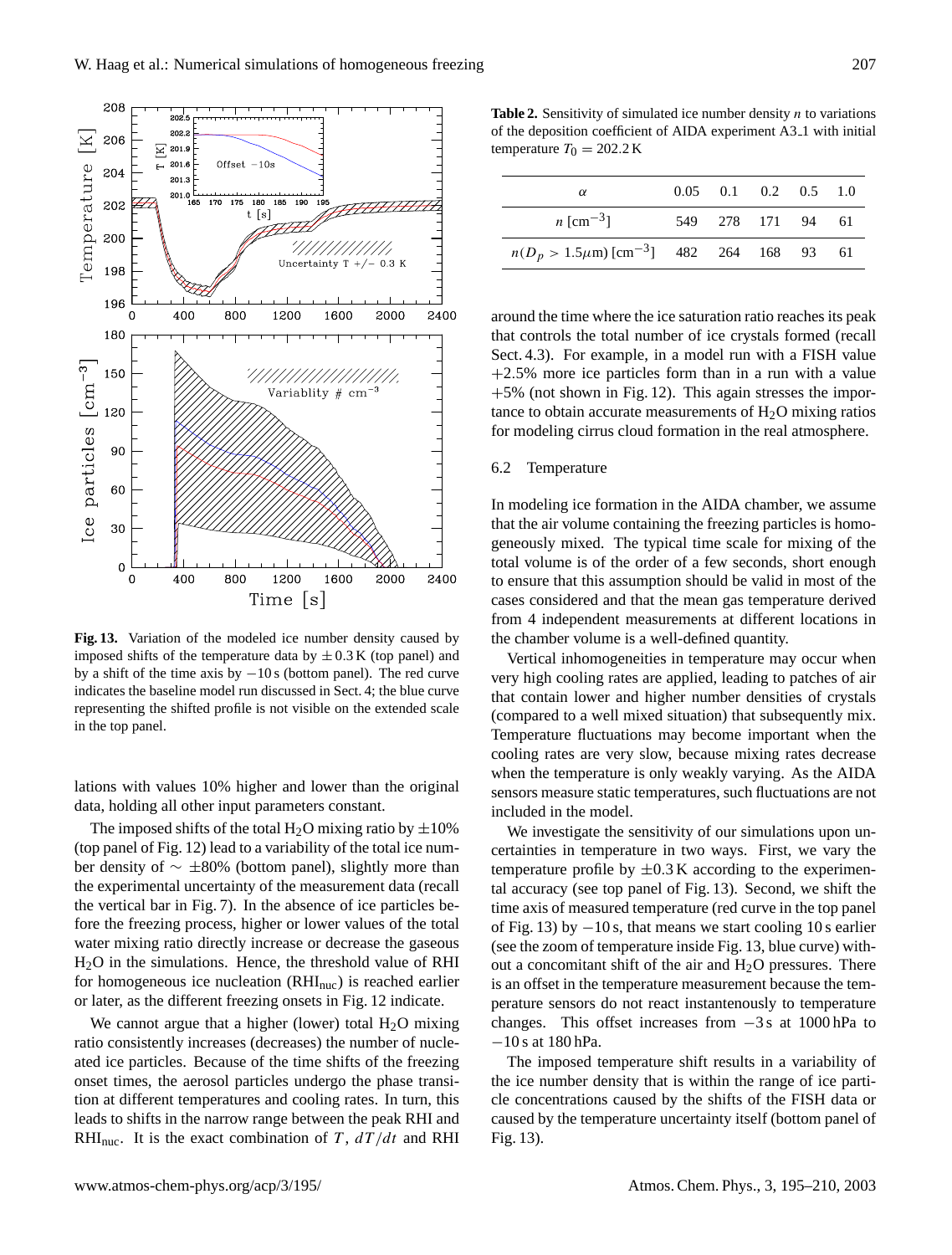

**Fig. 14.** Modeled temporal evolution of the mean number diameter of ice particles for different assumptions of the water vapor deposition coefficent on ice  $\alpha$ , as indicated by the legend. Nucleation takes place when the curves start, and the peak number densities are observed in the AIDA chamber at times between 600 s and 900 s (see black curve in Fig. 7, right panel). The solid line marks the counting limit 1.5  $\mu$ m for ice particles measured with the optical particle counter.

## 6.3 Deposition coefficient

The deposition coefficient  $\alpha$  of water molecules onto the ice particles enters the effective diffusion rate of  $H_2O$  molecules (Pruppacher and Klett, 1997). The mass growth rate in the kinetic regime is directly proportional to  $\alpha$ , while the rate is independent of it in the diffusion regime. In the upper troposphere, the kinetic regime typically applies for submicrometer-sized particles. Small values of  $\alpha$  slow the initial mass growth rate of the freshly formed ice crystals.

A reduction of the initial growth rate allows more ice particles to be formed under otherwise unchanged conditions, because the  $H<sub>2</sub>O$  vapor concentration stays elevated for a slightly longer time (Kärcher, 2002). As discussed with the help of Fig. 8, the mean number radius  $r$  of the ice particles up to 350 s is  $\sim 0.5 \mu$ m. The characteristic radius controlling the transition between kinetic and diffusive regime is given by  $4\lambda/3\alpha \simeq 1.4 \,\mu$ m, with the mean free path  $\lambda = 0.53 \,\mu$ m (Sect. 4.5). This radius is comparable to the nascent ice particle radii, thus we can expect a sensitivity of our results upon variations of  $\alpha$ .

The value  $\alpha = 0.5$  is used for the baseline runs. Table 2 (second row) shows the modeled total ice number density  $n$ for the baseline experiment under the assumption of different values of α. As expected, the total number of nucleated ice

**Table 3.** Sensitivity of simulated ice number density of AIDA experiment A3<sub>-1</sub> ( $T_0 = 202.2$  K) to variations of the geometric standard deviation  $\sigma$  of the initial aerosol size distribution

|                                    |  | 1.3 1.5 1.75 2.0 |  |
|------------------------------------|--|------------------|--|
| $n \text{ [cm}^{-3}\text{]}$ 74 53 |  | 94               |  |

particles increases as  $\alpha$  decreases, and the rise of *n* becomes pronounced (the baseline value changes by more than a factor of 2) for values  $\alpha < 0.2$ . For higher values, the sensitivity is much less pronounced. This is consistent with results from other studies (Lin et al., 2002).

The same trend is observed when we study the number densities of ice particles with diameters greater than  $1.5 \mu m$ as a function of  $\alpha$  (third row in Table 2), although the concentrations become smaller than the total concentrations when α decreases. As α is lowered, the mean ice particle size decreases as the same amount of water vapor is distributed among a larger number of particles. This is highlighted in Fig. 14 where we show the mean number diameters of ice particles versus time for various  $\alpha$  from the APSC. The initial reduction of the mean size delays the detection of ice particles with diameters above the counting limit of  $1.5 \mu m$ of the optical particle counter (solid line in Fig. 14). However, even in the case  $\alpha = 0.05$  the bulk of the ice particles grow above this limit shortly after nucleation.

Comparing Table 2 with Table 1, we conclude that changes of  $\alpha$  within the range  $0.2 \cdots 1$  suffice to obtain better fits to the observed ice number densities, if  $\alpha$  is considered to be the only uncertain parameter. We have ran the baseline case with  $\alpha = 0.05$  and found no combination of T and total H<sub>2</sub>O within their uncertainty limits that predicted the number of ice particles consistent with the measurements. Thus, the use of values significantly below 0.2 is not supported by this analysis.

## 6.4 Aerosol size distribution

With regard to the number of nucleated ice particles, aerosol size effects become important when the time scale of the nucleation event is fast compared to the time scale of depositional growth of the pristine ice particles (Kärcher and Lohmann, 2002). Figure 8 indicates slow growth and rapid freezing for the case study in Sect. 4 and therefore aerosol size effects are important in our simulations. This also holds for the other cases summarized in Table 1.

We investigate the influence of the initial aerosol size distribution on the number of nucleated ice particles by a variation of the geometric standard deviation  $\sigma$  (recall Fig. 3). The results are shown in Table 3. The value of  $\sigma = 1.75$  is used in the baseline simulations. Broader or narrower size distributions lead to variations of the ice number density smaller than its experimental uncertainty, indicating a limited sensitivity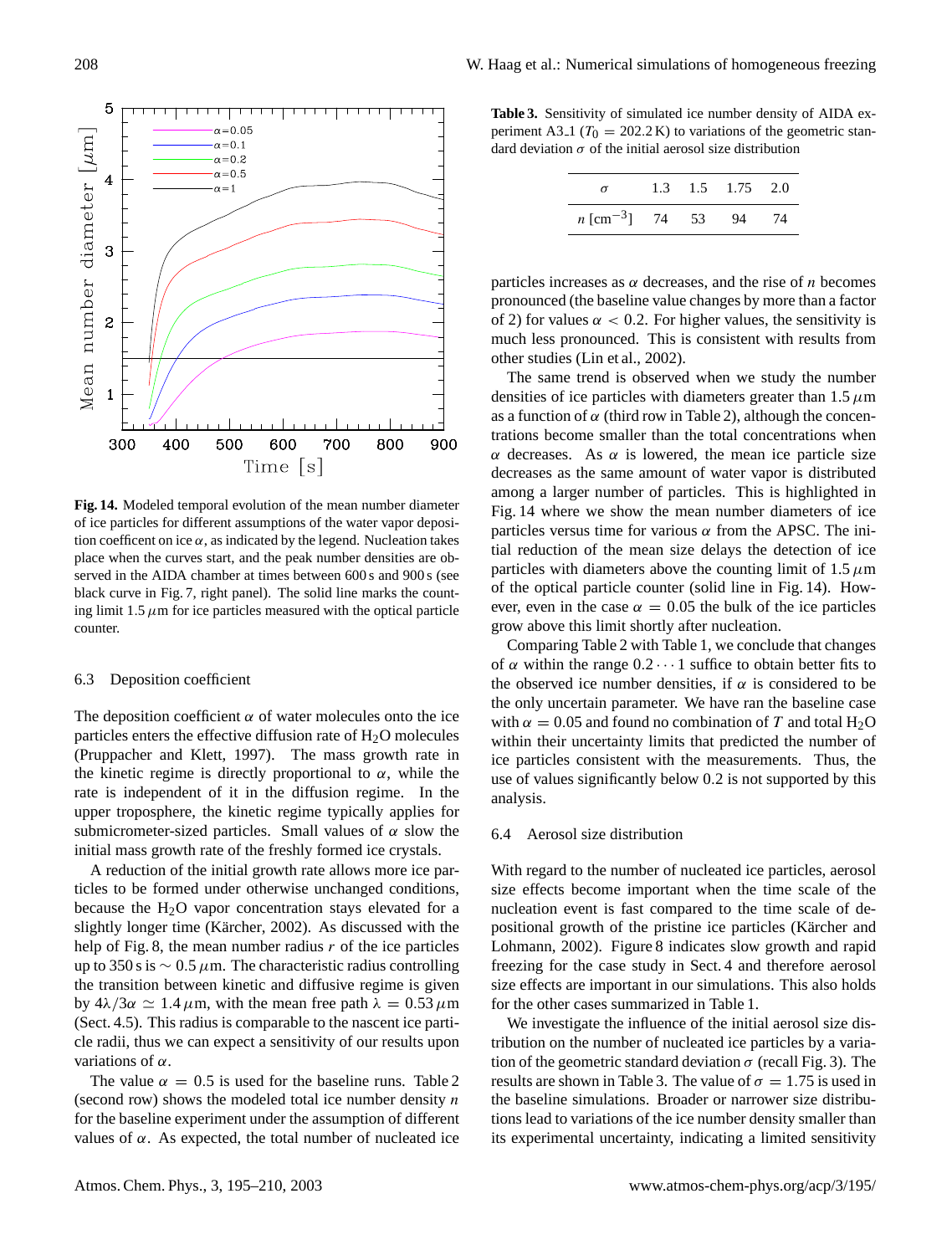of our simulations on the aerosol size distribution compared to temperature and humidity uncertainties, in agreement with theory (Kärcher and Lohmann, 2002).

## **7 Conclusions**

Calculated threshold relative humidities for homogeneous ice nucleation, total ice particle number densities, and times of the onset of freezing agree well with the experimental data, provided the calculations are driven by observed temperature and pressure profiles and take into account water vapor and heat fluxes from the chamber walls. A detailed discussion of a case study, including the evolution of the freezing particles and the partitioning of water between gas, aerosol, and ice phase, elucidated the microphysical processes at work during cooling and freezing in the AIDA chamber.

A series of sensitivity studies has shown that the number of ice crystals formed is highly sensitive to variations of the temperature and the total water content, and thus relative humidity. In comparison, variations of the initial aerosol spectrum have only a limited influence on the calculated properties of the pristine ice particles. The use of values significantly below 0.2 for the water vapor deposition coefficient on ice is not supported by this analysis.

The freezing studies carried out in the AIDA chamber approximate real cirrus cloud formation in the atmosphere and provide stringent tests of numerical models to simulate these processes. The good agreement between measurements and model results demonstrates that the activity parameterization of homogeneous freezing rates in supercooled  $H_2SO_4/H_2O$ solutions provided by Koop et al. (2000) can be safely employed to simulate the formation of ice crystals in cirrus clouds by this process.

We believe that the use of smaller cooling rates would not alter this statement, although we could not test this aspect here because significantly smaller cooling rates cannot be achieved with the current experimental set up. Inasmuch the results of Koop et al. (2000) can be used to describe homogeneous freezing in other types of liquid supercooled aerosols (e.g., ternary  $H_2O/H_2SO_4/HNO_3$  particles), we believe that the above statement holds for such other types of liquid particles as well. Of course, we do not rule out the possibility of heterogeneous freezing in the atmosphere.

The threshold values of relative humidity for homogeneous freezing given by Koop et al. (2000), however, may not exactly hold when applied to atmospheric conditions, as enhanced supersaturations and non-equilibrium compositions of the largest liquid particles caused by rapid cooling and low temperatures can lead to somewhat higher values than determined assuming equilibrium conditions.

*Acknowledgements.* This research was conducted, in part, within the project "Particles in the Upper Troposphere and Lower Stratosphere and Their Role in the Climate System" (PARTS) funded by the European Commission within the Fifth Framework Program and contributes to the project "Particles and Cirrus Clouds" (PAZI) funded by the Helmholtz-Gemeinschaft Deutscher Forschungszentren (HGF). The contribution from Forschungszentrum Karlsruhe was funded by BMBF (AFO 2000, project POSTA) and by the European Commission (FP 5, project CIPA). We thank Konrad Mauersberger and his team for fruitful discussions during the project meetings. We thank Paul DeMott and an anonymous reviewer for constructive interactive discussions of this work.

## **References**

- Bertram, A. K., Koop, T., Molina, L. T., and Molina, M. J.: Ice formation in  $(NH_4)_2SO_4 - H_2O$  particles, J. Phys. Chem., 104, 584–588, 2000.
- Carslaw, K. S., Peter, Th., and Clegg, S. L.: Modeling the composition of liquid stratospheric aerosols, Rev. Geophys., 35, 125–154, 1997.
- Chang, H.-Y. A., Koop, T., Molina, L. T., and Molina, M. J.: Phase transitions in emulsified  $HNO<sub>3</sub>/H<sub>2</sub>O$  and  $HNO<sub>3</sub>/H<sub>2</sub>SO<sub>4</sub>/H<sub>2</sub>O$ solutions, J. Phys. Chem. A, 103, 2673–2679, 1999.
- Chen, Y., DeMott, P. J., Kreidenweis, S. M., Rogers, D. C., and Sherman, D. E.: Ice formation in sulfate and sulfuric acid aerosol particles under upper tropospheric conditions, J. Atmos. Sci., 57, 3752–3766, 2000.
- Field, P. R., Cotton, R. J., Noone, K., Glantz, P., Kaye, P. H., Hirst, E., Greenaway, R. S., Jost, C., Gabriel, R., Reiner, T., Andreae, M., Saunders, C. P. R., Archer, A., Choularton, T., Smith, M., Brooks, B., Hoell, C., Bandy, B., Johnson, D., and Heymsfield, A.: Ice nucleation in orographic wave clouds: Measurements made during INTACC, Q. J. R. Meteorol. Soc., 127, 1493–1512, 2001.
- Haynes, D. R., Tro, N. J., and George, S. M.: Condensation and evaporation of  $H<sub>2</sub>O$  on ice surfaces, J. Phys. Chem., 96, 8502–8509, 1992.
- Heymsfield, A. J. and Sabin, R. M.: Cirrus crystal nucleation by homogeneous freezing of solution droplets, J. Atmos. Sci., 46, 2252–2264, 1989.
- Heymsfield, A. J. and Miloshevich, L. M.: Homogeneous ice nucleation and supercooled liquid water in orographic wave clouds, J. Atmos. Sci., 50, 2335–2353, 1993.
- Heymsfield, A. J. and Miloshevich, L. M.: Relative humidity and temperature influences on cirrus formation and evolution: Observations from wave clouds and FIRE II, J. Atmos. Sci., 52, 4302– 4326, 1995.
- Jacobson, M. Z.: Fundamentals of Atmospheric Modeling, Cambridge Univ. Press, Cambridge, U. K., 1999.
- Jensen, E. J. and Toon, O. B.: Homogeneous freezing nucleation of stratospheric solution droplets, Geophys. Res. Lett., 18, 1857– 1860, 1991.
- Jensen, E. J. and Toon, O. B.: The potential effects of volcanic aerosols on cirrus cloud microphysics, Geophys. Res. Lett., 19, 1759–1762, 1992.
- Jensen, E. J., Toon, O. B., Tabazadeh, A., Sachse, G. W., Anderson, B. E., Chan, K. R., Twohy, C. W., Gandrud, B., Aulenbach, S. M., Heymsfield, A. J., Hallett, J., and Gary, B.: Ice nucleation processes in upper tropospheric wave-clouds observed during SUCCESS, Geophys. Res. Lett., 25, 1363–1366, 1998.
- Kärcher, B.: Properties of subvisible cirrus clouds formed by homogeneous freezing, Atmos. Chem. Phys., 2, 161–170, 2002.